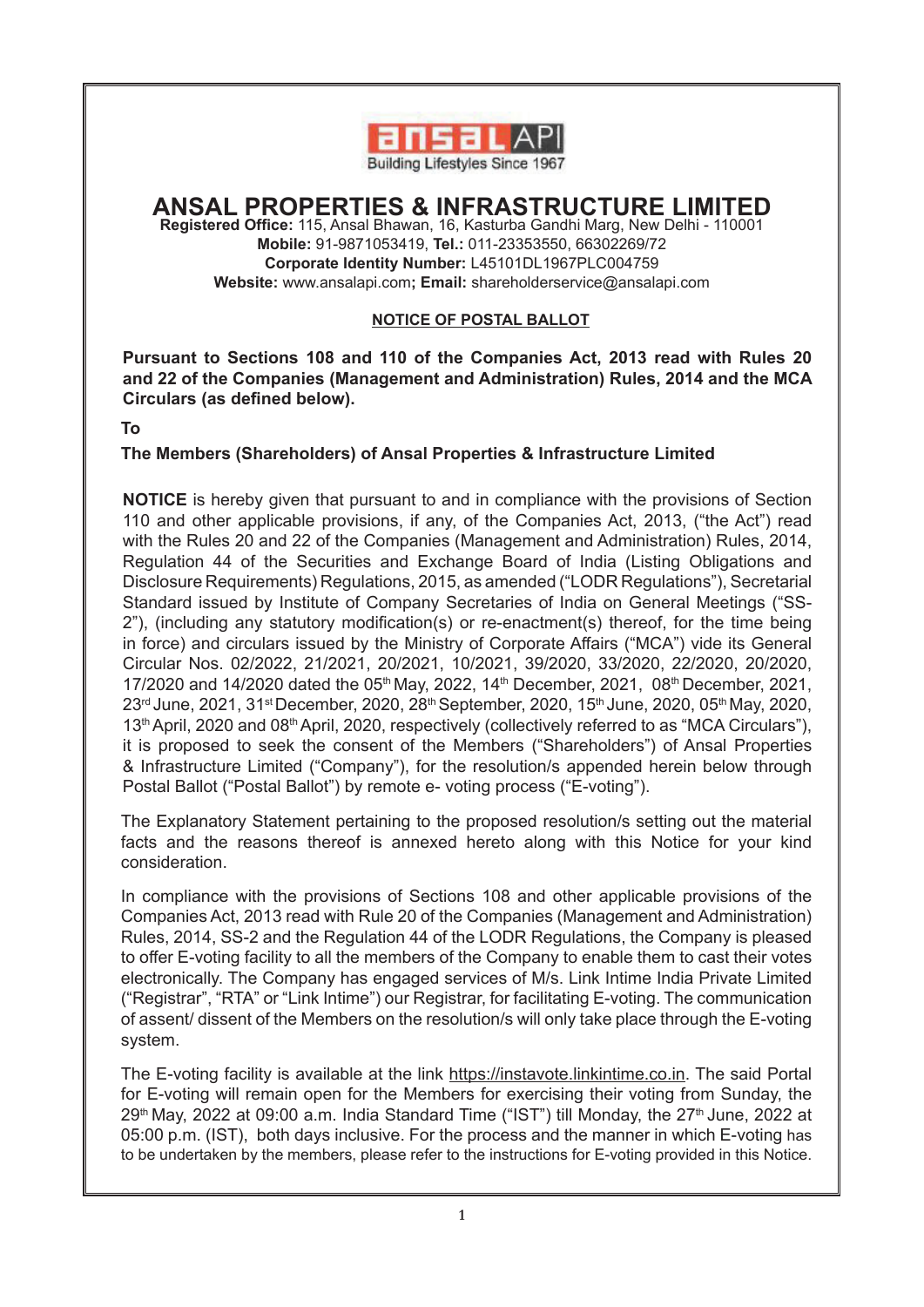The Postal Ballot Notice is being sent only by electronic mode to those members whose email addresses are registered with the Company/Depository Participants/ Depositories in accordance with the aforesaid MCA Circulars, as on the cut-off date i.e. Friday, the 20<sup>th</sup> May, 2022.

Members may note that the Postal Ballot Notice shall also be available on the Company's website www.ansalapi.com, website of Link Intime India Private Limited at https://instavote.linkintime.co.in and websites of the Stock Exchanges, i.e. National Stock Exchange of India Limited and BSE Limited, at www.nseindia.com and www.bseindia.com, respectively.

Due to difficulty in dispatch of the Notice along with the Explanatory Statement and Postal Ballot Form by post or courier etc., on account of threat posed by COVID-19 pandemic situation and as permitted under the MCA Circulars, the Company is sending the Notice in electronic form only. In compliance with Sections 108 and 110 of the Act read with the rules framed there under and the MCA Circulars, the Company has extended only the remote e-voting facility for its members, to enable them to cast their votes electronically instead of submitting the postal ballot form. The instructions for E-voting are appended to the Notice.

The Board of Directors of the Company have appointed APAC & Associates LLP, Company Secretaries {ICSI unique Code no. P2011DE025300}, having its head office at 604-605 PP City Centre, Road no. 44, Pitampura, New Delhi-110034, as the Scrutinizer for conducting the Postal Ballot process (including E-voting process) in a fair and transparent manner.

The Scrutinizer, after completion of scrutiny of Postal Ballot process (including E-voting), will submit his report to the Chairman or any other person authorised by him on Monday, the 27<sup>th</sup> June, 2022. In addition to the results being communicated to the Stock Exchanges where securities of the Company are listed, the results along with Scrutinizer's report will also be placed on Company's website i.e. https://www.ansalapi.com and the website of the Registrar on https://instavote.linkintime.co.in. Due to the situation in the wake of COVID 19 pandemic, the result shall not be displayed on the Notice Board of the Company at its Registered Office.

# **SPECIAL BUSINESS:**

#### **1. To consider the proposal to create, issue and allotment of 2,20,00,000 nos. of Warrants, on Preferential basis, to specified Promoter Group entity and Non-Promoter (Public).**

To consider and if thought fit to pass the following resolution as a **Special Resolution:**

**"RESOLVED as a Special Resolution that** pursuant to the provisions of Sections 23, 42 and 62(1) (c) of the Companies Act, 2013 ("the Act"), read with the Companies (Prospectus and Allotment of Securities) Rules, 2014, the Companies (Share Capital and Debentures Rules), 2014 and other applicable provisions, if any of the Act (including any statutory modifications(s) or re-enactment thereof, for the time being in force), and subject to the provisions of the Securities and Exchange Board of India (Issue of Capital and Disclosure Requirements) Regulations, 2018, as amended ("ICDR Regulations"), Securities and Exchange Board of India (Listing Obligations and Disclosure Requirements) Regulations, 2015, as amended ("LODR Regulations"), the Securities and Exchange Board of India (Substantial Acquisitions of Shares and Takeovers) Regulations, 2011, as amended ("Takeover Regulations"), Foreign Exchange Management Act, 1999 and rules and regulations framed thereunder, as amended, and subject to other applicable rules, regulations and guidelines of RBI, Securities and Exchange Board of India ("SEBI") and/ or the National Stock Exchange of India Limited and BSE Limited ("Stock Exchanges"), where the Equity shares of the Company are listed, and applicable and enabling provisions of the Memorandum and Articles of Association of the Company, and subject to the requisite approvals, consents, permissions and/or sanctions of regulatory and other appropriate authorities, as may be required, and subject to such conditions as may be prescribed by any one or more of them while granting any such approvals, consents, permissions, and/ or sanctions and which may be agreed to, by the Board of Directors of the Company ("Board", which term shall be deemed to include any committee/s already constituted or to be constituted by the Board to exercise its powers including the powers conferred hereunder or any officer/s of the Company and/or any person/s authorised by the Board or its committee for such purpose) and subject to any other alterations, modifications, corrections, changes and variations that may be decided by the Board in its absolute discretion, the consent and approval of the members of the Company be and is hereby accorded to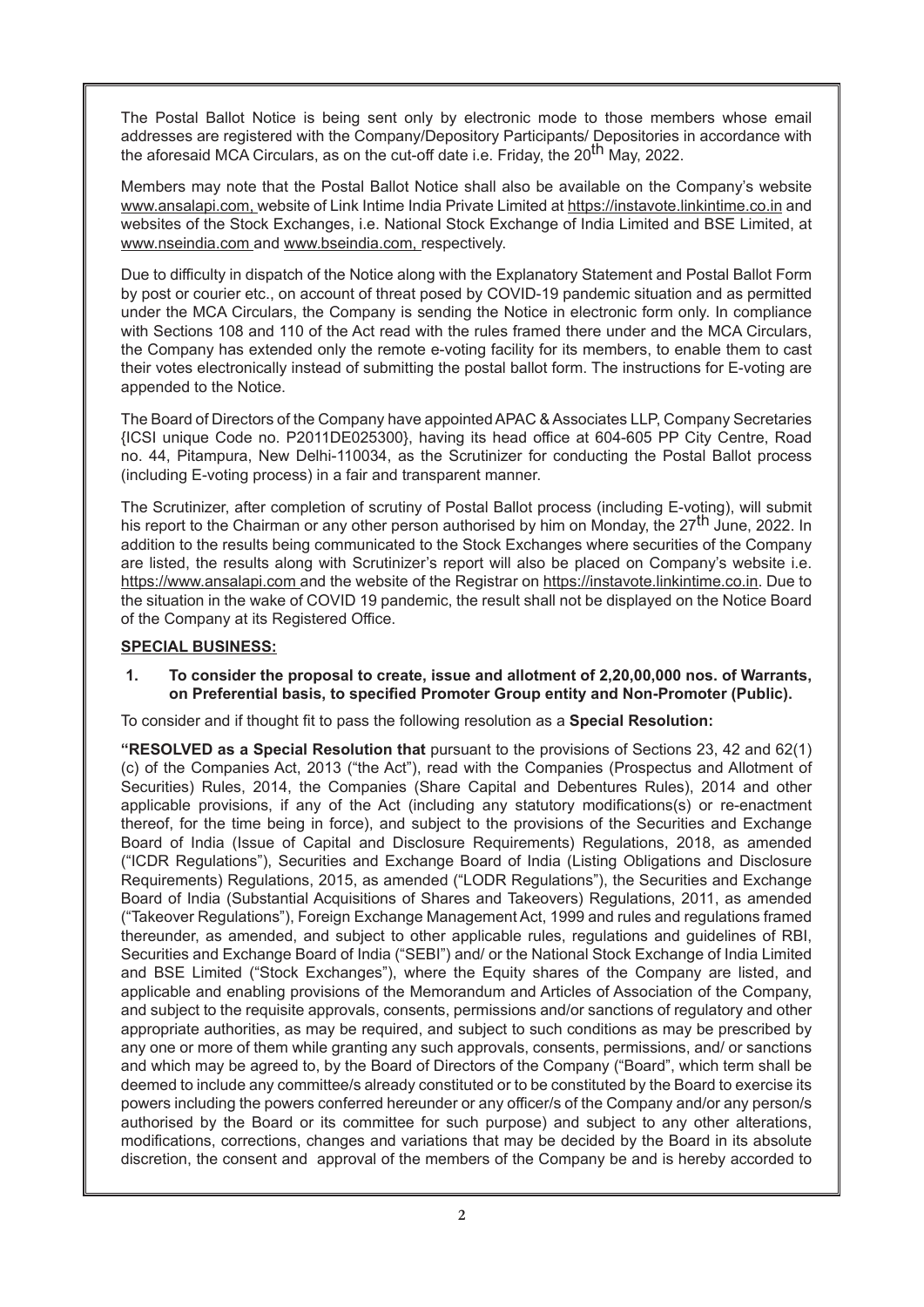the Board to create, offer, issue and allot, by way of preferential issue on a private placement basis, in one or more tranches, from time to time, in compliance with Chapter V of the ICDR Regulations ("Preferential Issue"), up to an aggregate of 2,20,00,000 (Two Crores and Twenty Lakhs) nos. of Warrants, convertible into equivalent nos. of Equity shares (i.e. one fully paid up Equity share upon conversion of every one Warrant held) of a face value of Rs. 5/- (Rupees Five only) each of the Company ("Warrants"), at an exercise price of Rs. 17/- (Rupees Seventeen only) (including a premium of Rs. 12/-) per Equity share ("Exercise Price"), to following Promoter Group entity and Non-Promoter (Public), in such manner and on such terms and conditions as the Board may deem fit:-

- (a) Up to 88,00,000 (Eighty Eight Lakhs) nos. of Warrants at Exercise Price, for a cash consideration, aggregating to Rs. 14,96,00,000 (Rupees Fourteen Crores and Ninety Six Lakhs only) to M/s. Orchid Realtech Private Limited, an Indian Company (PAN: AABCO1850G) having CIN U70100DL2009PTC192235, and its Registered office at Unit No. Half Mezzanine No.2, 15, East of Kailash, Community Centre, Sandhaya Deep Building, New Delhi 110065 **(Promoter Group entity)**.
- (b) Up to 89,00,000 (Eighty Nine Lakhs) nos. of Warrants at Exercise Price, for a cash consideration, aggregating to Rs. 15,13,00,000 (Rupees Fifteen Crores and Thirteen Lakhs only) to M/s. ICP Investments (Mauritius) Limited (PAN: AABCI6657B), a SEBI registered Foreign Venture Capital Investor (Registration no.: IN/FVCI/07-08/94) and having its Registered residence at President Suite 122, 2nd Floor, Harbour Front Building, President John Kennedy Street, Port Louis, Mauritius **(Non-Promoter entity {Public})**.
- (c) Up to 10,00,000 (Ten Lakhs) nos. of Warrants at Exercise Price, for a cash consideration, aggregating to Rs. 1,70,00,000 (Rupees One Crore and Seventy Lakhs only) to Smt. Geeta Rajpal (PAN: AETPR7781N) D/o Shri Jagdish Mitera, R/o. A-7, Gulmohar Park, Near Ansal Plaza, Andrewsganj S.O. Andrewsganj, New Delhi-110049 **(Non-Promoter {Public})**.
- (d) Up to 10,00,000 (Ten Lakhs) nos. of Warrants at Exercise Price, for a cash consideration, aggregating to Rs. 1,70,00,000 (Rupees One Crore and Seventy Lakhs only) to Shri Naveen Bhalla (PAN: AMMPB5434B) S/o Shri Sudesh Chander Bhalla R/o. A-7, Gulmohar Park, Ansal Plaza, New Delhi-110049 **(Non-Promoter {Public})**.
- (e) Up to 5,00,000 (Five Lakhs) nos. of Warrants at Exercise Price, for a cash consideration, aggregating to Rs. 85,00,000 (Rupees Eighty Five Lakhs only) to Smt. Lata Aggarwal (PAN: AEBPA9799M) D/o. Shri Vijay Prakash Jain R/o. H No. 18, Ground Floor Sector-21B, Faridabad, Haryana -121001 **(Non-Promoter {Public})**.
- (f) Up to 11,00,000 (Eleven Lakhs) nos. of Warrants at Exercise Price, for a cash consideration, aggregating to Rs. 1,87,00,000 (Rupees One Crore and Eighty Seven Lakhs only) to Shri Sandeep Kohli (Din: 00300767), Chairman and Non-Executive Independent Director (PAN: AHFPK7123E) S/o Shri Satpal Kohli, R/o at S-137, Panchsheel Park, Malviya Nagar, Delhi-110017 **(Non-Promoter {Public})**.
- (g) Up to 3,00,000 (Three Lakhs) nos. of Warrants at Exercise Price, for a cash consideration, aggregating to Rs. 51,00,000 (Rupees Fifty One Lakhs only) to Dr. Satish Chandra (Din: 02835841), Non-Executive Independent Director (PAN: AACPC6864E) S/o Shri Ram Dutt, R/o at Flat No. 1501, T-5, Supreme Towers, Sector-99, Noida Gautam Buddha Nagar, Uttar Pradesh- 201304 **(Non-Promoter {Public})**.
- (h) Up to 4,00,000 (Four Lakhs) nos. of Warrants at Exercise Price, for a cash consideration, aggregating to Rs. 68,00,000 (Rupees Sixty Eight Lakhs only) to Shri Kulamani Biswal (DIN: 03318539), Non-Executive Independent Director (PAN: ACRPB3527A) S/o. Shri Prahallad Biswal, R/o. 157, Madan Lal Block, Asian Games Village, South Delhi-110049 **(Non-Promoter {Public})**.

(Hereinafter individually or collectively referred to as "Investors" or "Allottees")

**RESOLVED FURTHER THAT** in accordance with the provisions of Chapter V of the ICDR Regulations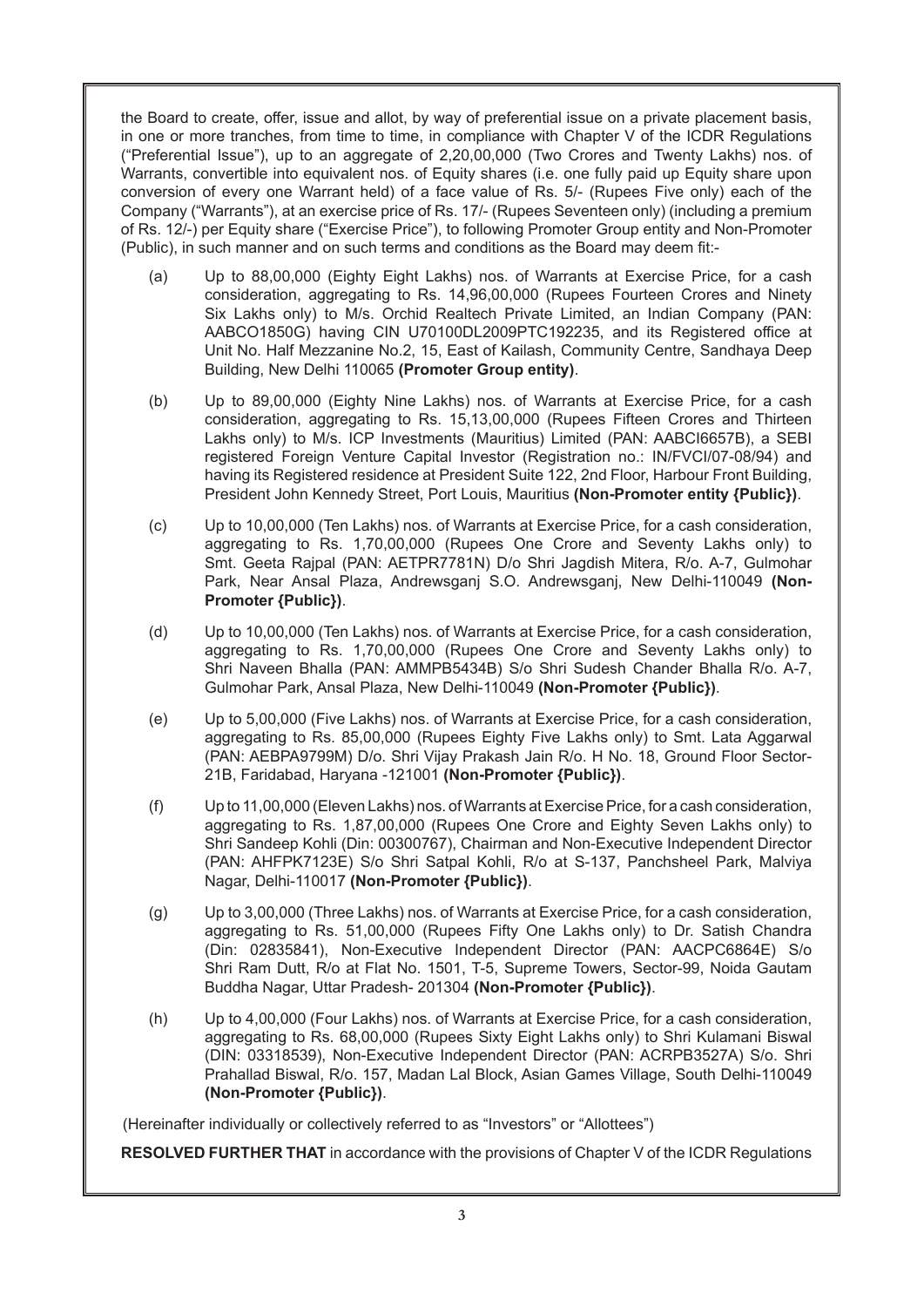the "Relevant Date" for the purpose of calculating the Exercise Price of the Warrants be and is hereby fixed as Friday, the  $27<sup>th</sup>$  May, 2022, being the weekday, which is 30 days prior to the date on which the Special Resolution shall deemed to be passed, i.e. Monday, the 27<sup>th</sup> June, 2022 (i.e last date of E-voting).

# **RESOLVED FURTHER THAT the aforesaid Warrants shall be issued subject to the following terms and conditions:**

- (i) the Warrants shall be allotted to the Investors, in dematerialized form, within a period of 15 days from the date of passing a Special Resolution by the members, provided that where the issue and allotment of said Warrants is pending on account of pendency of any approval for such issue and allotment by the Stock Exchanges and/or Regulatory Authorities, the issue and allotment shall be completed within the period of 15 days from the date of last such approval or within such further period/s as may be prescribed or allowed by the SEBI, the Stock Exchanges and/or Regulatory Authorities etc.
- (ii) the fully paid up Equity shares to be allotted pursuant to the conversion of Warrants shall be completed within 15 days from the date of exercise of option by the Investors and shall be subject to the Memorandum and Articles of Association of the Company and shall rank pari-passu with the then existing fully paid-up Equity shares of the Company with respect to Dividend and voting Rights etc.
- (iii) an amount, in cash, equivalent to 25% of the Exercise Price shall be payable on or before allotment of Warrants and the balance 75% of the Exercise Price shall be payable on or before exercise of the entitlement attached to such Warrants by the Investors from their bank account, and in case Warrant holder does not exercise option to take Equity shares against any of the Warrants held by the Warrant holder, the consideration already paid in respect of such Warrants shall be forfeited by the Company.
- (iv) the monies received by the Company from the Investors pursuant to the Preferential Issue shall be kept by the Company in separate bank account/s opened/designated by the Company for this purpose and shall be utilised in terms of the provisions of the Companies Act, 2013 and rules made there under.
- (v) the entire pre-preferential allotment Equity shareholding of the Investors, if any, shall be subject to lock-in as per Regulation 167(6) of the ICDR Regulations.
- (vi) the Warrants and/or the Equity shares to be offered/issued and allotted pursuant to the option attached to the Warrants shall be subject to lock-in as provided under the provisions of Chapter V of the ICDR Regulations.
- (vii) Warrants so allotted under this Resolution shall not be sold, transferred, hypothecated or encumbered in any manner during the period of lock-in provided under ICDR Regulations except to the extent and in the manner permitted there under.
- (viii) the Warrants shall be convertible into Equity shares, in one or more tranches, from time to time, within a period of 18 months from the date of allotment, and the number of Equity shares that each Warrant gets converted into and the Exercise price shall be appropriately adjusted for the corporate actions such as bonus issues, rights issues and stock split etc.
- (ix) the Board is empowered to decide and approve the other terms and conditions of the Preferential Issue subject to agreement with the Investors and in compliance with the provision of Chapter V of the ICDR Regulations.

**RESOLVED FURTHER THAT** if required, the existing Directors Committee be and is hereby authorized to issue and allot the Warrants and /or Equity shares upon exercise of the entitlement attached to the Warrants subsequent to the approval of the members of the Company and/ or Regulatory Authorities in this regard, and, to take all incidental and consequential actions on such issue and allotment, and thereafter.

**RESOLVED FURTHER THAT** the Board be and is hereby authorised to make an offer to the Investors through private placement offer letter in Form No. PAS-4 or any other form/ document etc. as prescribed under the Act.

**RESOLVED FURTHER THAT** for the purpose of giving effect to this offer, issue and allotment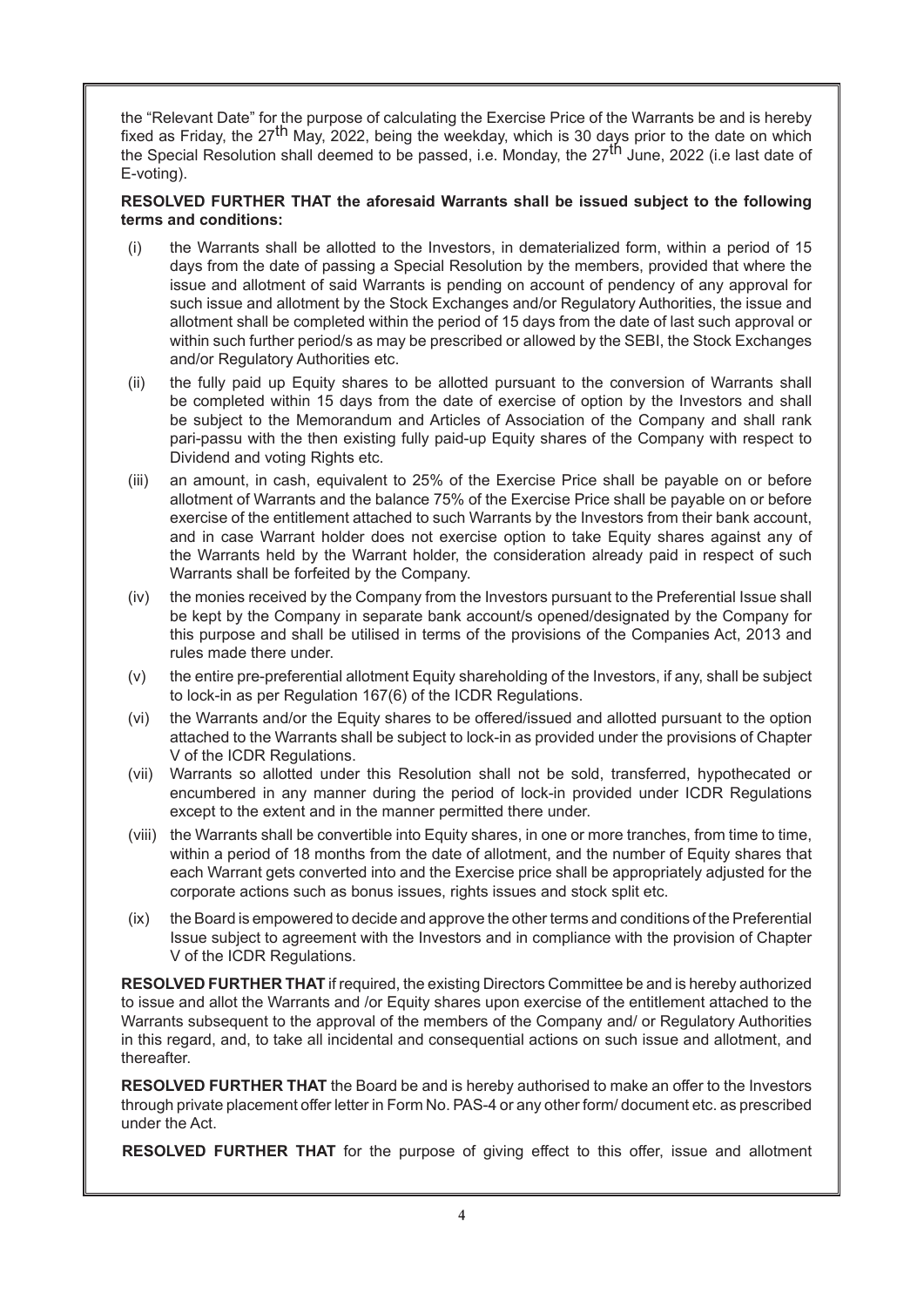of Warrants and /or Equity shares upon exercise of the entitlement attached to the Warrants, the Board be and is hereby authorized severally to do all such acts, deeds, matters and things as it may in its absolute discretion deem necessary, desirable and expedient for such purpose, including without limitation, filing application/s, submission of information/documents/instructions, execution of corporate actions, issuing clarification on the offer, as may be required for seeking all applicable regulatory approvals/ filings, to give effect to the issue and allotment of Warrants, as they may, in their absolute discretion, deem necessary, desirable and expedient for such purpose, including without limitation, to make offer to and invite, receive and confirm the advance subscription from the proposed Allottees, to issue and allot Equity shares to be allotted upon conversion of the Warrants, listing of Equity shares at Stock Exchanges, where the Equity shares of the Company are listed as per the terms and conditions of LODR Regulations and other applicable Guidelines, Rules and Regulations, issuing certificates/ clarifications, and, entering into contracts, arrangements, agreements, including share subscription agreements, documents in connection with and incidental thereto and to resolve all questions and doubt that may arise with respect to the offer, issue and allotment of Warrants and / or Equity shares upon conversion of Warrants, and to authorize all such person(s) as may be deemed necessary, in connection therewith and incidental thereto as the Board in its absolute discretion shall deem fit without being required to seek any fresh approval of the members of the Company and that the decision of the Board shall be final and conclusive.

**RESOLVED FURTHER THAT** the Board and/or its committee and/or officer/s of the Company, or any person/s to which/whom the Board and /or its committee/s may delegate or has delegated its powers, from time to time, be and are hereby authorized to do all the necessary acts/ deeds/ things including taking all consequential/ incidental step/s, to give effect to this Resolution.**"**

# **2. To approve the appointment of Shri Sandeep Kohli (DIN: 00300767) as Chairman and Non-Executive Independent Director of the Company.**

To consider and, if thought fit, to pass the following resolution as an Ordinary Resolution:-

**"RESOLVED as an Ordinary Resolution that** pursuant to the provisions of Sections 149, 152, 161 read with Schedule IV and all other applicable provisions, if any, of the Companies Act, 2013 ("Act"), and The Companies (Appointment and Qualification of Directors) Rules, 2014 (including any statutory modifications or re-enactment(s) thereof) and pursuant to all applicable provisions of SEBI (Listing Obligations and Disclosure Requirements) Regulations, 2015, as amended ("Listing Regulations"), and Articles of Association of the Company, Shri Sandeep Kohli (DIN: 00300767), who has been appointed as an Additional Director on the Board of Directors of the Company (the Board) on the recommendation and approval of the Nomination and Remuneration Committee and the Board at their respective meetings held on the 26th May, 2022 with effect from this date, and who has submitted a declaration that he meets the criteria for independence as provided in the Act and the Listing Regulations, and, who is not debarred from holding the office of directors pursuant to any SEBI's Order or any other authority, be and is hereby appointed as Non-Executive Independent Director of the Company (not liable to retire by rotation) for a term of 03 (Three) years w.e.f. the 26th May, 2022 till the 25th May, 2025 with NIL remuneration.

**RESOLVED FURTHER THAT** Shri Sandeep Kohli be designated as Chairman of the Company while holding the position of Non-Executive Independent Director.

**RESOLVED FURTHER THAT** Shri Sandeep Kohli shall be entitled to sitting fees or other payments for attending meetings of the Board, or where applicable, any committee/s thereof.

**RESOLVED FURTHER THAT** in the event of profits of the Company arising in any financial year, in future and/or continuation of profit thereafter or in the event of inadequacy of profits, remuneration, as may be decided, be paid to Shri Sandeep Kohli, and such remuneration shall be regulated in accordance with applicable parts/sections of the Schedule V and/or other applicable provisions of the Companies Act, 2013 and Rules made there under as existing from time to time and shall be subject to the approval of the Nomination and Remuneration Committee and the Board of Directors of the Company without being required to seek any fresh approval of the members of the Company.

**RESOLVED FURTHER THAT** the Board and/or its Committee and/or officer/s of the Company, to which/whom the Board may delegate or has delegated its powers, from time to time, be and are hereby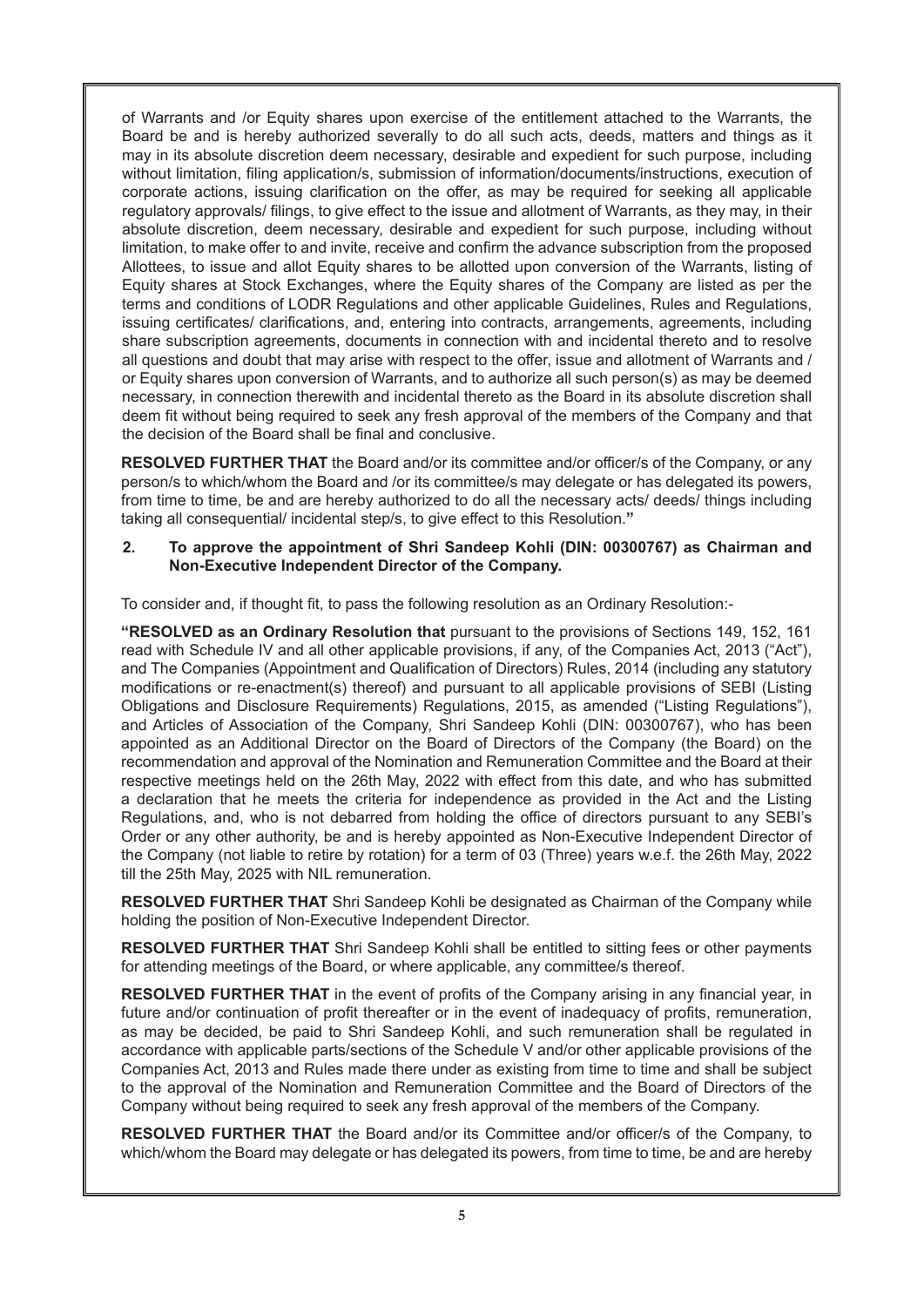authorized to do all the necessary acts/ deeds/ things including taking all consequential/ incidental step/s, to give effect to this Resolution.**"**

#### **3. To approve the appointment/re-designation of Shri Anoop Sethi (DIN: 01061705) as Managing Director and Chief Executive Officer of the Company.**

To consider and, if thought fit, to pass the following resolution as an **Ordinary Resolution**:-

**"RESOLVED as an Ordinary Resolution that** pursuant to the provisions of Sections 149, 196, 197, 203 of the Companies Act, 2013 ("Act") and other applicable provisions, if any, of the Act, and the Companies (Appointment and Qualification of Directors) Rules, 2014 read with Schedule V (including any statutory modifications or re-enactment(s) thereof for the time being in force) and SEBI (Listing Obligations & Disclosure Requirements) Regulations, 2015, as amended ("LODR Regulations"), and, provisions of the Articles of Association of the Company, as amended, from time to time, Shri Anoop Sethi (DIN: 01061705), who was appointed as a Whole Time Director and Chief Executive Officer of the Company (liable to retire by rotation) w.e.f the 11th February, 2022 for a period of 03 (three) years with NIL Remuneration and whose appointment was approved by the members through postal ballot on the 14th March, 2022, be and is hereby appointed/ re- designated as Managing Director and Chief Executive Officer of the Company w.e.f the 26<sup>th</sup> May, 2022 on the recommendation and approval by the Nomination and Remuneration Committee and the Board of Directors at their respective meetings held on the  $26<sup>th</sup>$  May, 2022.

**RESOLVED FURTHER THAT** all other terms and conditions of his appointment under the previous designation as Whole Time Director and Chief Executive Officer, as recommended by the Nomination and Remuneration Committee and approved by the Board of Directors of the Company at their respective meetings held on the 11<sup>th</sup> February, 2022 and approved by the members through postal ballot on the 14<sup>th</sup> March, 2022 shall remain unchanged."

# **Regd. Office:**

By and on behalf of the Board of Directors 115, Ansal Bhawan, for **Ansal Properties & Infrastructure Limited**

16, Kasturba Gandhi Marg, New Delhi - 110 001 CIN: L45101DL1967PLC004759 Sd/-Email: shareholderservice@ansalapi.com **(ABDUL SAMI)**

**General Manager (Corporate Affairs) & Company Secretary FCS- 7135**

**Date**: 26th May, 2022 **Place:** New Delhi

# **Notes:-**

- 1. An Explanatory Statement pursuant to Section 102 of the Companies Act, 2013 read with the Companies (Management and Administration) Rules, 2014, and Regulation 36(3) of LODR Regulations, setting out the material facts and reasons for the resolution/s in respect of the business set out above is annexed hereto.
- 2. The Postal Ballot Notice is being sent only by electronic mode to all those Members whose email addresses are registered with the Company/Depository Participant / Depository, in accordance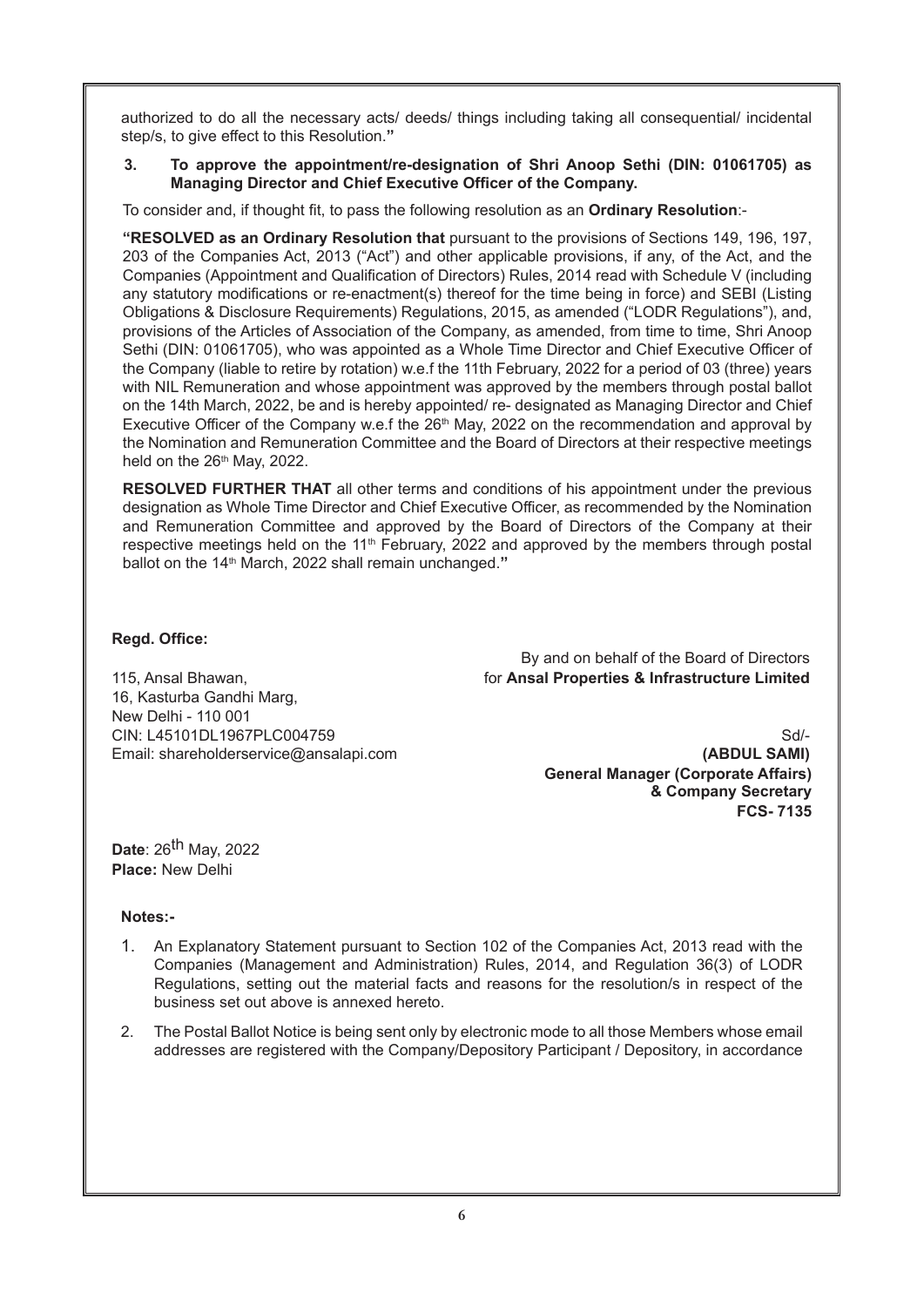with the aforesaid MCA Circulars, as on the cut-off date i.e. Friday, the 20<sup>th</sup> May. 2022.

- 3. The voting rights of Members shall be in proportion to their share of the paid up Equity share capital of the Company as on the cut-off date i.e. the Friday, the 20<sup>th</sup> May, 2022. Member having no voting rights should treat this Notice as an intimation only.
- 4. The Portal for remote electronic voting ("E-Voting") will remain open for the Members for exercising their voting from Sunday, the  $29^{th}$  May, 2022 at 09:00 a.m. India Standard Time ("IST") till Monday, the  $27^{\text{th}}$  June, 2022 at 05:00 p.m. (IST) ("conclusion time"), both days inclusive. Please note that E-voting module will be disabled for voting by Link Intime India Private Limited after the said conclusion time. During this period, the Members of the Company holding shares either in physical form or dematerialized form, as on Friday, the 20<sup>th</sup> May, 2022 ("cut-off date"), may cast their vote electronically. Once vote on a resolution is cast by the member, he/ she shall not be allowed to change it subsequently or cast the vote again.
- 5. The resolution/s, if passed by the requisite majority, shall be deemed to have been passed on the last date specified by the Company for E-voting i.e. Monday, the  $27<sup>th</sup>$  June, 2022.
- 6. All documents referred to in the Notice have been posted on the website of the Company www. ansalapi.com and be available for inspection until last date of E-voting of this Postal Ballot i.e. Monday, the  $27<sup>th</sup>$  June, 2022.
- 7. Members who have not yet registered their e-mail address are requested to get their e-mail addresses admitted by following the procedure given below:
	- a) Members holding shares in physical mode and who have not registered / updated their email address with the Company are requested to register / update the same by writing to the Company with details of folio number and attaching a self-attested copy of PAN card at shareholderservice@ansalapi.com or to Link Intime India Private Limited, at shamwant. kushwah@linkintime.co.in or shareholders can update their email address through the link viz. https://linkintime.co.in/emailreg/email register.html
	- b) Members holding shares in dematerialised mode are requested to register / update their email addresses with the relevant Depository Participant.

In term of the SEBI's circular dated the 03<sup>rd</sup> November, 2021, it is mandatorily required for all members holding shares in physical mode to furnish, PAN, KYC details (Address proof, Bank details, E-mail address and Mobile number) and nomination for all eligible folios to the RTA. The folios wherein any of the cited documents/ details are not made available on or after 01<sup>st</sup> April, 2023, shall be frozen by the RTA.

8. In compliance with the provisions of Sections 108, 110 and other applicable provisions of the Companies Act, 2013 read with Rules of the Companies (Management and Administration) Rules, 2014, Secretarial Standard 2 and the Regulation 44 of the LODR Regulations, the Company is pleased to offer remote E-voting facility to all the members of the Company to enable the members (shareholders) to cast their votes electronically on resolution set forth in this Postal ballot Notice.

# 9. **Remote e-Voting Instructions for shareholders:**

As per the SEBI circular dated 09<sup>th</sup> December, 2020, individual shareholders holding securities in demat mode can register directly with the depository or will have the option of accessing various ESP portals directly from their demat accounts.

# **Login method for Individual shareholders holding securities in demat mode is given below:**

# A. **Individual Shareholders holding securities in demat mode with NSDL:**

1 Existing IDeAS user can visit the e-Services website of NSDL viz... https://eservices. nsdl.com either on a personal computer or on a mobile. On the e-Services home page click on the "Beneficial Owner" icon under "Login"" which is available under 'IDeAS' section, this will prompt you to enter your existing User ID and Password. After successful authentication, you will be able to see e-Voting services under Value added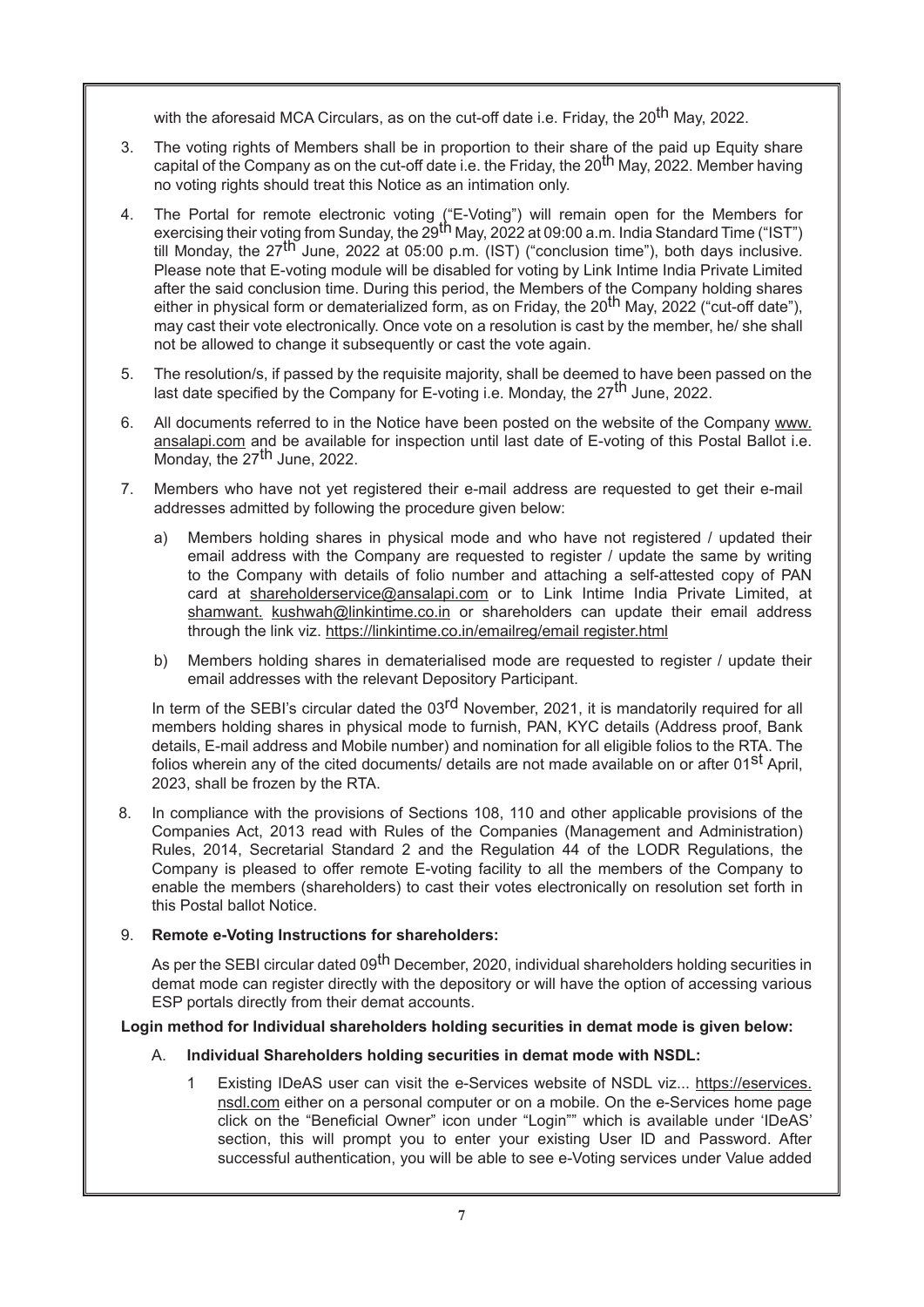services. Click on "Access to e-Voting" under e-Voting services and you will be able to see e-Voting page. Click on Ansal Properties & Infrastructure Limited or e-Voting service provider name i.e. LINKINTIME and you will be re-directed to "InstaVote" website for casting your vote during the remote e-Voting period.

- 2 If you are not registered for IDeAS e-Services, option to register is available at https:// eservices.nsdl.com Select "Register Online for IDeAS Portal" or click at https://eservices. nsdl.com/SecureWeb/IdeasDirectReg.jsp.
- 3 Visit the e-Voting website of NSDL. Open web browser by typing the following URL: https:// eservices.nsdl.com either on a personal computer or on a mobile. Once the home page of e-Voting system is launched, click on the icon "Login" which is available under 'Shareholder/Member' section. A new screen will open. You will have to enter your User ID (i.e. your sixteen-digit demat account number hold with NSDL), Password/ OTP and a Verification Code as shown on the screen. After successful authentication, you will be redirected to NSDL Depository site wherein you can see e-Voting page. Click on Ansal Properties & Infrastructure Limited or e-Voting service provider name i.e. LINKINTIME and you will be redirected to "InstaVote" website for casting your vote during the remote e-Voting period.

# B. **Individual Shareholders holding securities in demat mode with CDSL:**

- 1 Existing users who have opted for Easi / Easiest, can login through their user id and password. Option will be made available to reach e-Voting page without any further authentication. The URL for users to login to Easi / Easiest are https://web.cdslindia. com/myeasi/home/login or www.cdslindia.com and click on New System Myeasi.
- 2 After successful login of Easi/Easiest the user will be able to see the E Voting Menu. The Menu will have links of e-Voting service provider i.e. LINKINTIME. Click on LINKINTIME and you will be redirected to "InstaVote" website for casting your vote during the remote e-Voting period.
- 3 If the user is not registered for Easi/Easiest, option to register is available at https://web. cdslindia.com/myeasi/Registration/EasiRegistration.
- 4 Alternatively, the user can directly access e-Voting page by providing demat account number and PAN No. from a link in www.cdslindia.com home page. The system will authenticate the user by sending OTP on registered Mobile & Email as recorded in the demat Account. After successful authentication, user will be provided links for the respective ESP i.e. LINKINTIME. Click on LINKINTIME and you will be redirected to "InstaVote" website for casting your vote during the remote e-Voting period.

# C. **Individual Shareholders (holding securities in demat mode) login through their depository participants**

You can also login using the login credentials of your demat account through your Depository Participant registered with NSDL/CDSL for e-Voting facility. Upon logging in, you will be able to see e-Voting option. Click on e-Voting option, you will be redirected to NSDL/CDSL Depository site after successful authentication, wherein you can see e-Voting feature. Click on Ansal Properties & Infrastructure Limited or e-Voting service provider name i.e. LINKINTIME and you will be redirected to "InstaVote" website for casting your vote during the remote e-Voting period.

# **Login method for Individual shareholders holding securities in physical form is given below:**

Individual Shareholders of the company, holding shares in physical form as on the cut-off date for e-voting may register for e-Voting facility of Link Intime as under:

- 1 Open the internet browser and launch the URL: https://instavote.linkintime.co.in
- 2. Click on **"Sign Up"** under **'SHARE HOLDER'** tab and register with your following details:
	- **A. User ID:** Shareholders holding shares in **physical form shall provide** Event No + Folio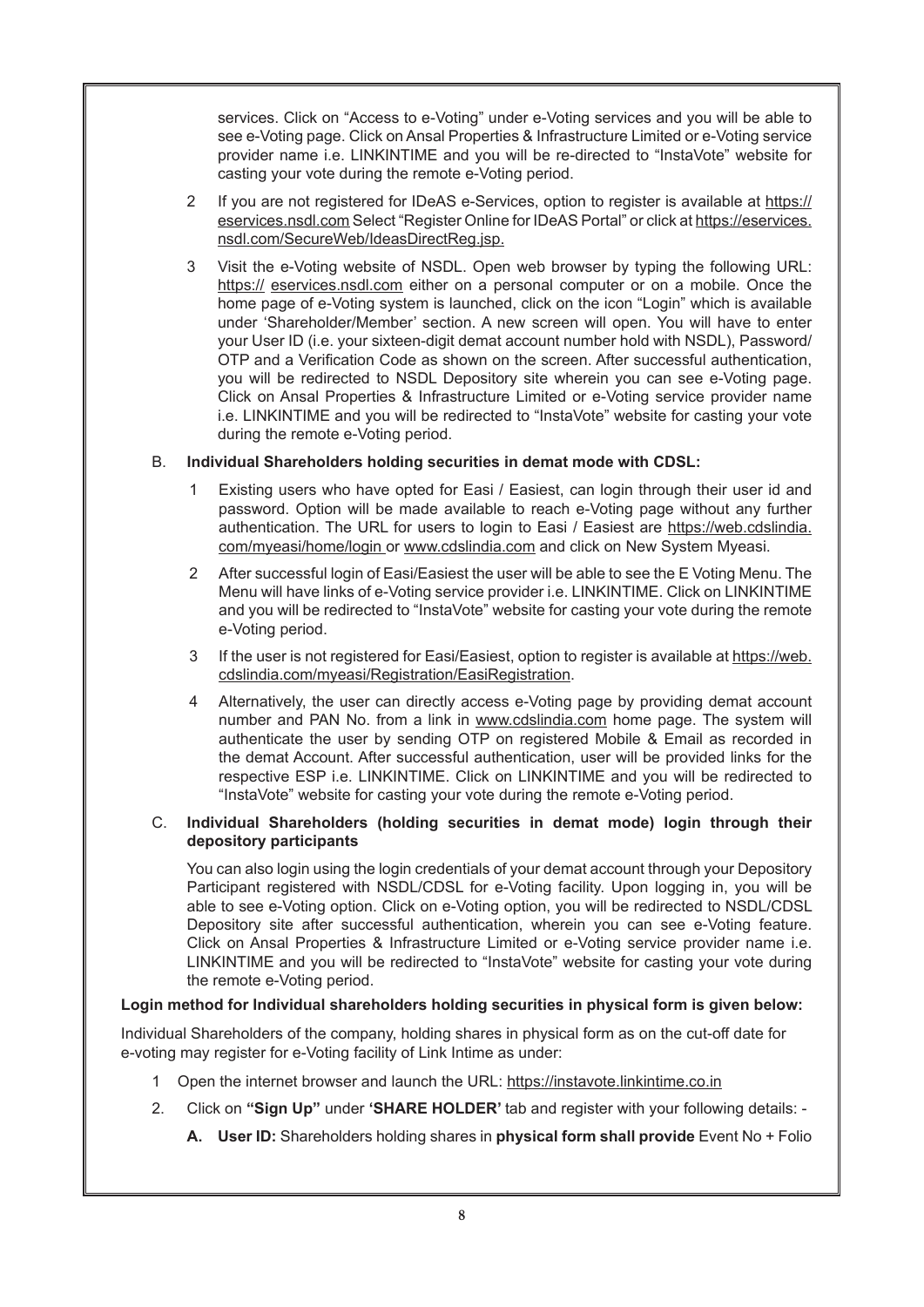Number registered with the Company.

- **B. PAN:** Enter your 10-digit Permanent Account Number (PAN) (Shareholders who have not updated their PAN with the Depository Participant (DP)/ Company shall use the sequence number provided to you, if applicable.
- **C. DOB/DOI:** Enter the Date of Birth (DOB) / Date of Incorporation (DOI) (As recorded with your DP / Company - in DD/MM/YYYY format)
- **D. Bank Account Number:** Enter your Bank Account Number (last four digits), as recorded with your DP/Company.

*\*Shareholders/ members holding shares in physical form but have not recorded 'C' and 'D', shall provide their Folio number in 'D' above*

- Set the password of your choice (The password should contain minimum 8 characters, at least one special Character (@!#\$&\*), at least one numeral, at least one alphabet and at least one capital letter).
- Click "confirm" (Your password is now generated).
- 3. Click on 'Login' under **'SHARE HOLDER'** tab.
- 4. Enter your User ID, Password and Image Verification (CAPTCHA) Code and click on **'Submit'.**

#### **Cast your vote electronically:**

- 1. After successful login, you will be able to see the notification for e-voting. Select **'View'** icon**.**
- 2. E-voting page will appear.
- 3. Refer the Resolution description and cast your vote by selecting your desired option **'Favour / Against'** (If you wish to view the entire Resolution details, click on the **'View Resolution'** file link).
- 4. After selecting the desired option i.e. Favour / Against, click on **'Submit'.** A confirmation box will be displayed. If you wish to confirm your vote, click on **'Yes',** else to change your vote, click on 'No' and accordingly modify your vote.

#### **Guidelines for Institutional shareholders:**

Institutional shareholders (i.e. other than Individuals, HUF, NRI etc.) and Custodians are required to log on the e-voting system of LIIPL at https://instavote.linkintime.co.in and register themselves as **'Custodian / Mutual Fund / Corporate Body'**. They are also required to upload a scanned certified true copy of the board resolution /authority letter/power of attorney etc. together with attested specimen signature of the duly authorised representative(s) in PDF format in the **'Custodian / Mutual Fund / Corporate Body'** login for the Scrutinizer to verify the same

#### **Helpdesk for Individual Shareholders holding securities in physical mode/ Institutional shareholders:**

Shareholders facing any technical issue in login may contact Link Intime INSTAVOTE helpdesk by sending a request at enotices@linkintime.co.in or contact on: - Tel: 022 – 4918 6000.

#### **Helpdesk for Individual Shareholders holding securities in demat mode:**

Individual Shareholders holding securities in demat mode may contact the respective helpdesk for any technical issues related to login through Depository i.e. NSDL and CDSL.

| Login type                   | <b>Helpdesk details</b>                                                                                                                                                                                                     |
|------------------------------|-----------------------------------------------------------------------------------------------------------------------------------------------------------------------------------------------------------------------------|
| Individual<br>mode with NSDL | Shareholders   Members facing any technical issue in login can contact NSDL helpdesk<br>holding securities in demat by sending a request at evoting@nsdl.co.in or call at toll free no.: 1800<br>1020 990 and 1800 22 44 30 |
| Individual<br>mode with CDSL | Shareholders   Members facing any technical issue in login can contact CDSL helpdesk<br>holding securities in demat by sending a request at helpdesk evoting@cdslindia.com or contact at<br>022-23058738 or 22-23058542-43. |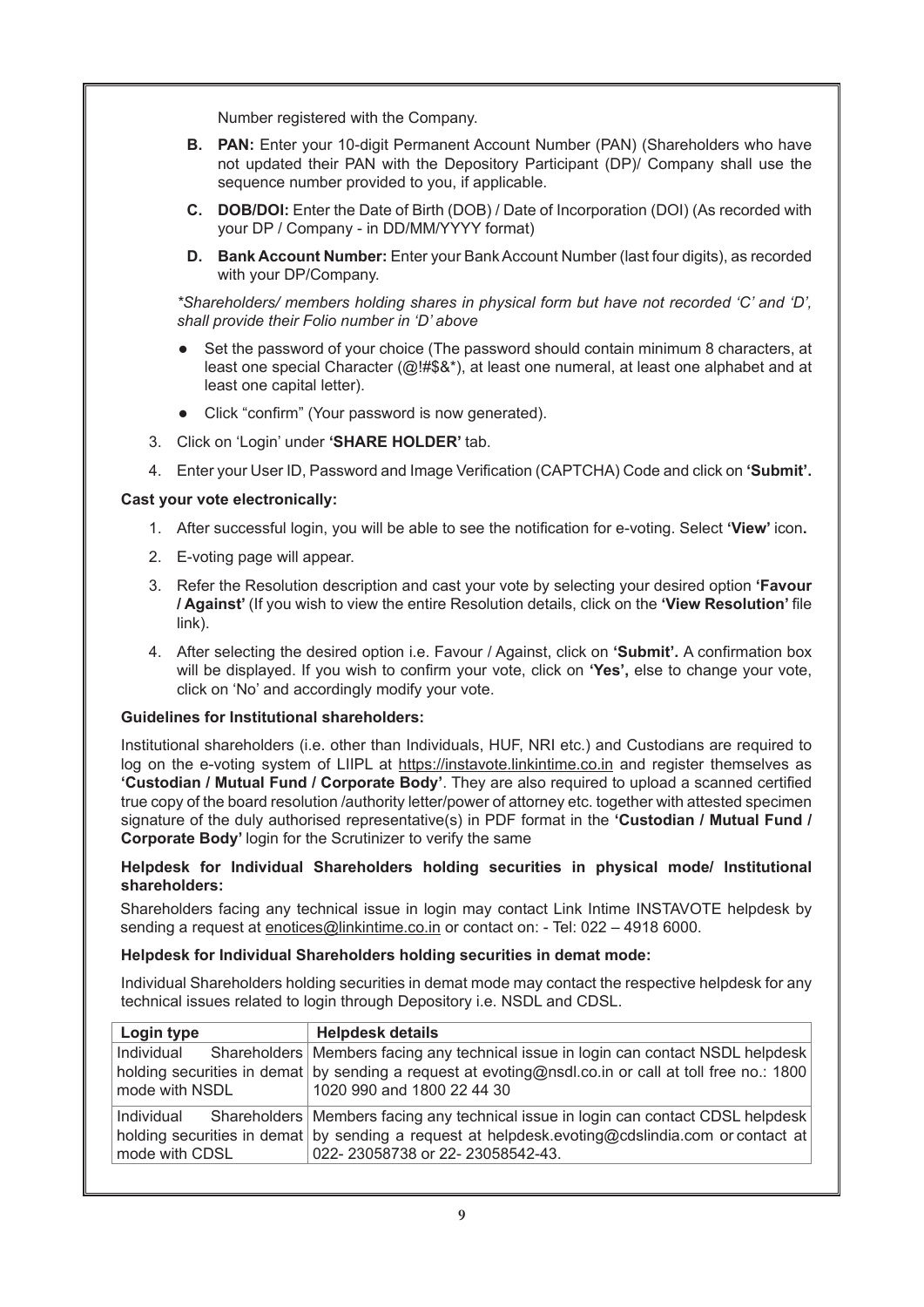# **Individual Shareholders holding securities in Physical mode has forgotten the password:**

If an Individual Shareholders holding securities in Physical mode has forgotten the USER ID [Login ID] or Password or both then the shareholder can use the "Forgot Password" option available on the e-Voting website of Link Intime: https://instavote.linkintime.co.in

- Click on **'Login'** under **'SHARE HOLDER'** tab and further Click **'forgot password?'**
- Enter User ID, select Mode and Enter Image Verification code (CAPTCHA). Click on "SUBMIT".

*In case shareholders is having valid email address, Password will be sent to his / her registered e-mail address. Shareholders can set the password of his/her choice by providing the information about the particulars of the Security Question and Answer, PAN, DOB/DOI, Bank Account Number (last four digits) etc. as mentioned above. The password should contain minimum 8 characters, at least one special character (@!#\$&\*), at least one numeral, at least one alphabet and at least one capital letter.*

User ID for Shareholders holding shares in Physical Form (i.e. Share Certificate): Your User ID is Event No + Folio Number registered with the Company

#### **Individual Shareholders holding securities in demat mode with NSDL/ CDSL has forgotten the password:**

Shareholders who are unable to retrieve User ID/ Password are advised to use Forget User ID and Forget Password option available at above mentioned depository/ depository participant's website.

- $\triangleright$  It is strongly recommended not to share your password with any other person and take utmost care to keep your password confidential.
- $\triangleright$  For shareholders/ members holding shares in physical form, the details can be used only for voting on the resolution contained in this Notice.
- $\triangleright$  During the voting period, shareholders/ members can login any number of time till they have voted on the resolution(s) for a particular "Event".

# **EXPLANATORY STATEMENT FOR ITEMS AS REQUIRED U/S. 102 OF THE COMPANIES ACT, 2013 AND REGULATION 36(3) OF LODR REGULATIONS SETTING OUT ALL MATERIAL FACTS**

# **Item no.1 (Special Resolution)**

In order to meet the fund requirements for the purposes of (a) Working capital (b) Construction activities and purchase of land in various existing and/ or new projects of the Company and (c) Repayment of existing debt of the Company and for other general corporate purposes etc., the Board of Directors of the Company ("Board") at their meeting held on the 26<sup>th</sup> May, 2022, subject to the approval of the members by way of passing a Special Resolution and subject to other necessary approval(s), as may be required, have decided/approved to create, offer, issue and allot, by way of preferential issue on a private placement basis, in one or more tranches, from time to time, in compliance with the Sections 23, 42 and 62(1)(c) of the Companies Act, 2013 ("the Act") and Rules made there under and the Securities and Exchange Board of India (Issue of Capital and Disclosure Requirements) Regulations, 2018, as amended, ("ICDR Regulations"), up to an aggregate of 2,20,00,000 (Two Crores and Twenty Lakhs) nos. of Warrants, convertible into equivalent nos. of Equity shares (i.e. one fully paid up Equity share upon conversion of every one Warrant held) of a face value of Rs. 5/- (Rupees Five only) each of the Company ("Warrants"), at an exercise price of Rs. 17/- (Rupees Seventeen only) (including a premium of Rs. 12/-) per Equity share ("Exercise Price"), to following Promoter Group entity and Non-Promoter (Public) :-

- a. Up to 88,00,000 (Eighty Eight Lakhs) nos. of Warrants at Exercise Price, for a cash consideration, aggregating to Rs. 14,96,00,000 (Rupees Fourteen Crores and Ninety Six Lakhs only) to M/s. Orchid Realtech Private Limited, an Indian Company (PAN: AABCO1850G) having CIN U70100DL2009PTC192235, and its Registered office at Unit No. Half Mezzanine No.2, 15, East of Kailash, Community Centre, Sandhaya Deep Building, New Delhi 110065 **(Promoter Group entity)**.
- b. Up to 89,00,000 (Eighty Nine Lakhs) nos. of Warrants at Exercise Price, for a cash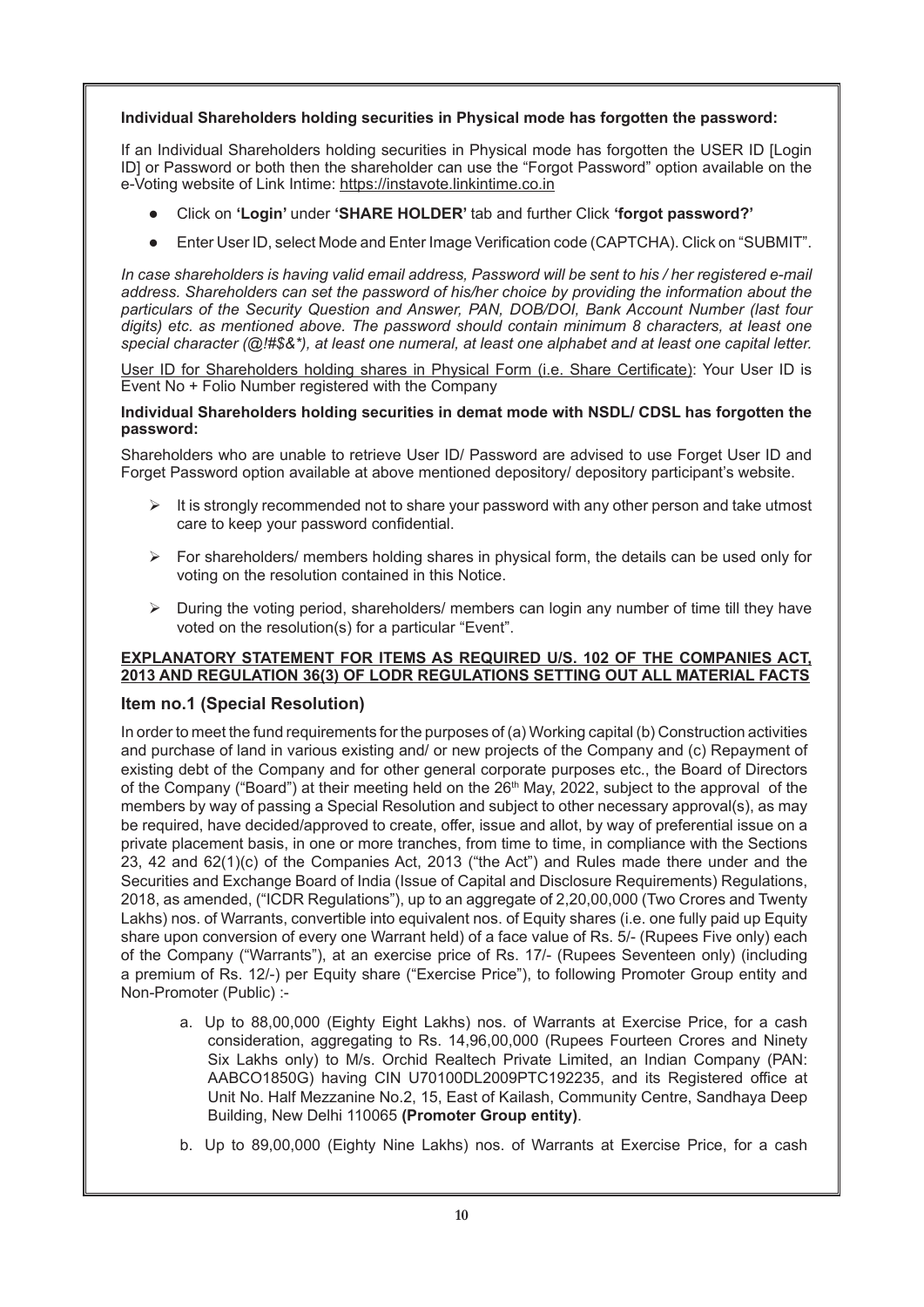consideration, aggregating to Rs. 15,13,00,000 (Rupees Fifteen Crores and Thirteen Lakhs only) to M/s. ICP Investments (Mauritius) Limited (PAN: AABCI6657B), a SEBI registered Foreign Venture Capital Investor (Registration no.: IN/FVCI/07-08/94) and having its Registered residence at President Suite 122, 2nd Floor, Harbour Front Building, President John Kennedy Street, Port Louis, Mauritius **(Non-Promoter entity {Public})**.

- c. Up to 10,00,000 (Ten Lakhs) nos. of Warrants at Exercise Price, for a cash consideration, aggregating to Rs. 1,70,00,000 (Rupees One Crores and Seventy Lakhs only) to Smt. Geeta Rajpal (PAN: AETPR7781N) D/o Shri Jagdish Mitera, R/o. A-7, Gulmohar Park, Near Ansal Plaza, Andrewsganj S.O. Andrewsganj, South Delhi, New Delhi-110049 **(Non-Promoter {Public})**.
- d. Up to 10,00,000 (Ten Lakhs) nos. of Warrants at Exercise Price, for a cash consideration, aggregating to Rs. 1,70,00,000 (Rupees One Crore and Seventy Lakhs only) to Shri Naveen Bhalla (PAN: AMMPB5434B) S/o Shri Sudesh Chander Bhalla R/o. A-7, Gulmohar Park, Ansal Plaza, South Delhi, New Delhi-110049 **(Non-Promoter {Public})**.
- e. Up to 5,00,000 (Five Lakhs) nos. of Warrants at Exercise Price, for a cash consideration, aggregating to Rs. 85,00,000 (Rupees Eighty Five Lakhs only) to Smt. Lata Aggarwal (PAN: AEBPA9799M) D/o. Shri Vijay Prakash Jain R/o. H No. 18, Ground Floor Sector-21B, Faridabad, Haryana -121001 **(Non-Promoter {Public})**.
- f. Up to 11,00,000 (Eleven Lakhs) nos. of Warrants at Exercise Price, for a cash consideration, aggregating to Rs. 1,87,00,000 (Rupees One Crore and Eighty Seven Lakhs only) to Shri Sandeep Kohli (Din: 00300767), Chairman and Non-Executive Independent Director (PAN: AHFPK7123E) S/o Shri Satpal Kohli, R/o at S-137, Panchsheel Park, Malviya Nagar, S.O. , South Delhi, Delhi-110017 **(Non-Promoter {Public})**.
- g. Up to 3,00,000 (Three Lakhs) nos. of Warrants at Exercise Price, for a cash consideration, aggregating to Rs. 51,00,000 (Rupees Fifty One Lakhs only) to Dr. Satish Chandra (Din: 02835841), Non-Executive Independent Director (PAN: AACPC6864E) S/o Shri Ram Dutt, R/o at Flat No. 1501, T-5, Supreme Towers, Sector-99, Noida Gautam Buddha Nagar, Uttar Pradesh- 201304 **(Non-Promoter {Public})**.
- h. Up to 4,00,000 (Four Lakhs) nos. of Warrants at Exercise Price, for a cash consideration, aggregating to Rs. 68,00,000 (Rupees Sixty Eight Lakhs only) to Shri Kulamani Biswal (DIN: 03318539), Non-Executive Independent Director (PAN: ACRPB3527A) S/o. Shri Prahallad Biswal, R/o. 157, Madan Lal Block, Asian Games Village, South Delhi-110049 **(Non-Promoter {Public})**.

The disclosures in accordance with the Act and Chapter V of the ICDR Regulations and other applicable provisions are as follows:-

# 1. **The object/purpose of the Preferential Issue:**

The proceeds of the Preferential Issue are proposed to be used by the Company to meet the fund requirements for the purposes of (a) Working capital (b) Construction activities and purchase of land in various existing and/ or new projects of the Company and (c) Repayment of existing debt of the Company and for other general corporate purposes.

# 2. **Maximum Number of Specified Securities to be issued.**

The Special Resolution authorises the Board to issue and allot, by way of preferential issue on a private placement basis, in one or more tranches, from time to time, in compliance with ICDR Regulations, up to an aggregate of 2,20,00,000 (Two Crores and Twenty Lakhs) nos. of Warrants, convertible into equivalent nos. of Equity shares (i.e. one fully paid up Equity share upon conversion of every one Warrant held) of a face value of Rs. 5 (Rupees Five only) each of the Company. Further, no assets of the Company are charged as Securities for the said Preferential Issue.

3. **Intention of Promoters/Directors/Key Management Personnel of the Company to subscribe to the preferential Issue:**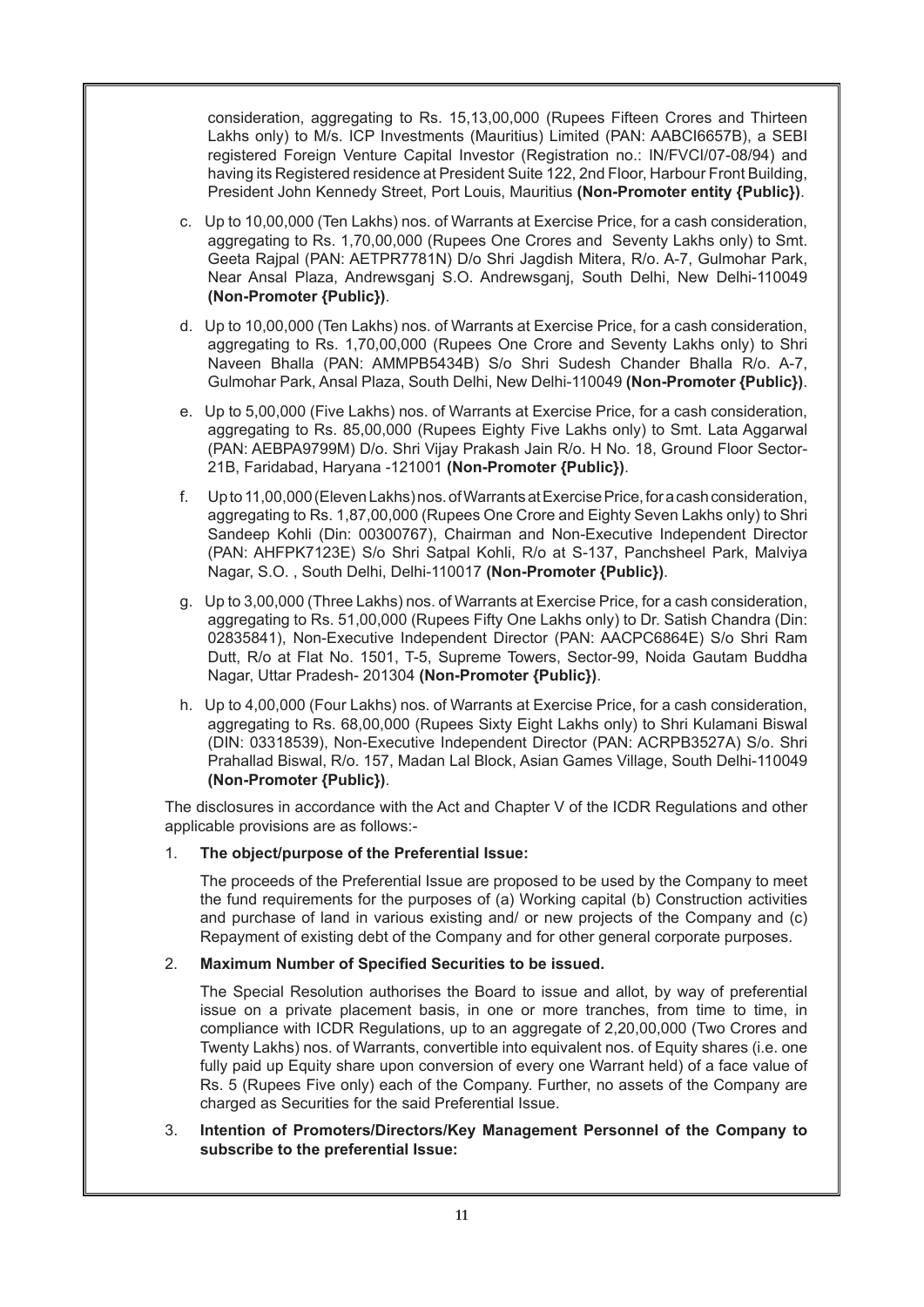Apart from M/s. Orchid Realtech Private Limited, promoter group entity, Shri Sandeep Kohli (Din: 00300767), Chairman and Non-Executive Independent Director, Dr. Satish Chandra (Din: 02835841), Non-Executive Independent Director and Shri Kulamani Biswal (DIN: 03318539), Non-Executive Independent Director, to whom up to 88,00,000 (Eighty Eight Lakhs), 11,00,000 (Eleven Lakhs), 300000 (Three Lakhs) and 400000 (Four Lakhs) nos. of Warrants to be issued, respectively, none of other Promoter/Promoter group nor any Director/Key Management Personnel of the Company intend to subscribe to the Preferential Issue. None of the Directors or Promoters are fugitive economic offenders as defined under the ICDR Regulations.

## 4. **Shareholding pattern of the Company before and after the preferential issue of Equity shares:**

The Equity shareholding pattern of the Company pre and post preferential issue is as follows:

|                | Category                                                                                                           | <b>Pre Preferential</b><br><b>Shareholding Pattern as on</b><br>20th May, 2022 |                                                             | <b>Post Preferential issue</b><br><b>Shareholding Pattern</b> |                                                                 |  |
|----------------|--------------------------------------------------------------------------------------------------------------------|--------------------------------------------------------------------------------|-------------------------------------------------------------|---------------------------------------------------------------|-----------------------------------------------------------------|--|
|                |                                                                                                                    | <b>Pre Prefer-</b><br>ential issue<br>Shareholding<br>Pattern*                 | <b>Pre Preferential</b><br><b>Issue Share-</b><br>holding % | <b>Post Prefer</b><br>ential Issue<br>Share-<br>holding**     | <b>Post</b><br>preferential<br><b>Issue share-</b><br>holding % |  |
| A              | <b>PROMOTERS GROUP</b><br><b>SHAREHOLDING</b>                                                                      |                                                                                |                                                             |                                                               |                                                                 |  |
| $\mathbf{1}$   | Indian                                                                                                             |                                                                                |                                                             |                                                               |                                                                 |  |
| (a)            | Individuals / HinduUndivided<br>Family                                                                             | 50841099                                                                       | 32.30                                                       | 50841099                                                      | 28.34                                                           |  |
| (b)            | Central Government / State<br>Government(s)                                                                        | 0                                                                              | 0                                                           | $\Omega$                                                      | $\Omega$                                                        |  |
| (c)            | Financial Institutions / Banks                                                                                     | $\Omega$                                                                       | $\Omega$                                                    | $\Omega$                                                      | $\Omega$                                                        |  |
| (d)            | Any Other (Specify) (M/s.<br>Orchid<br>Realtech<br>Private<br>Limited)***                                          | 25927385                                                                       | 16.47                                                       | 34727385                                                      | 19.36                                                           |  |
|                | Sub Total (A)(1)                                                                                                   | 76768484                                                                       | 48.77                                                       | 85568484                                                      | 47.70                                                           |  |
| $\overline{2}$ | Foreign                                                                                                            | 0                                                                              | 0                                                           | 0                                                             | 0                                                               |  |
|                | Shareholding<br><b>Total</b><br>Of<br><b>Promoter And Promoter</b><br>Group $(A)=(A)(1)+(A)(2)$                    | 76768484                                                                       | 48.77                                                       | 85568484                                                      | 47.70                                                           |  |
| в              | <b>Public (Non-promoter's</b><br>holding)                                                                          |                                                                                |                                                             |                                                               |                                                                 |  |
| B.1            | Institutions                                                                                                       |                                                                                |                                                             |                                                               |                                                                 |  |
| (a)            | <b>Mutual Fund</b>                                                                                                 | 2600                                                                           | 0.00                                                        | 2600                                                          | 0.00                                                            |  |
| (b)            | Venture Capital Funds                                                                                              | 0                                                                              | $\Omega$                                                    | $\mathbf{0}$                                                  | $\Omega$                                                        |  |
| (c)            | Alternate Investment Funds                                                                                         | 0                                                                              | 0                                                           | $\Omega$                                                      | $\Omega$                                                        |  |
| (d)            | Foreign<br>Venture<br>Capital<br><b>ICP</b><br>Investors<br>$(M/s)$ .<br>(Mauritius)<br>Investments<br>Limited)*** | 0                                                                              | 0                                                           | 8900000                                                       | 4.96                                                            |  |
| (e)            | Foreign Portfolio Investor                                                                                         | 2774868                                                                        | 1.76                                                        | 2774868                                                       | 1.55                                                            |  |
| (f)            | Financial Institutions / Banks                                                                                     | 1935906                                                                        | 1.23                                                        | 1935906                                                       | 1.08                                                            |  |
| (q)            | Insurance Companies                                                                                                | 792677                                                                         | 0.51                                                        | 792677                                                        | 0.44                                                            |  |
| (h)            | <b>Provident Funds/ Pension</b><br>Funds                                                                           | 0                                                                              | $\mathbf{0}$                                                | $\Omega$                                                      | 0                                                               |  |
| (i)            | Any Other (Specify)                                                                                                | $\Omega$                                                                       | 0                                                           | $\Omega$                                                      | 0                                                               |  |
|                | Sub Total (B)(1)                                                                                                   | 5506051                                                                        | 3.50                                                        | 14406051                                                      | 8.03                                                            |  |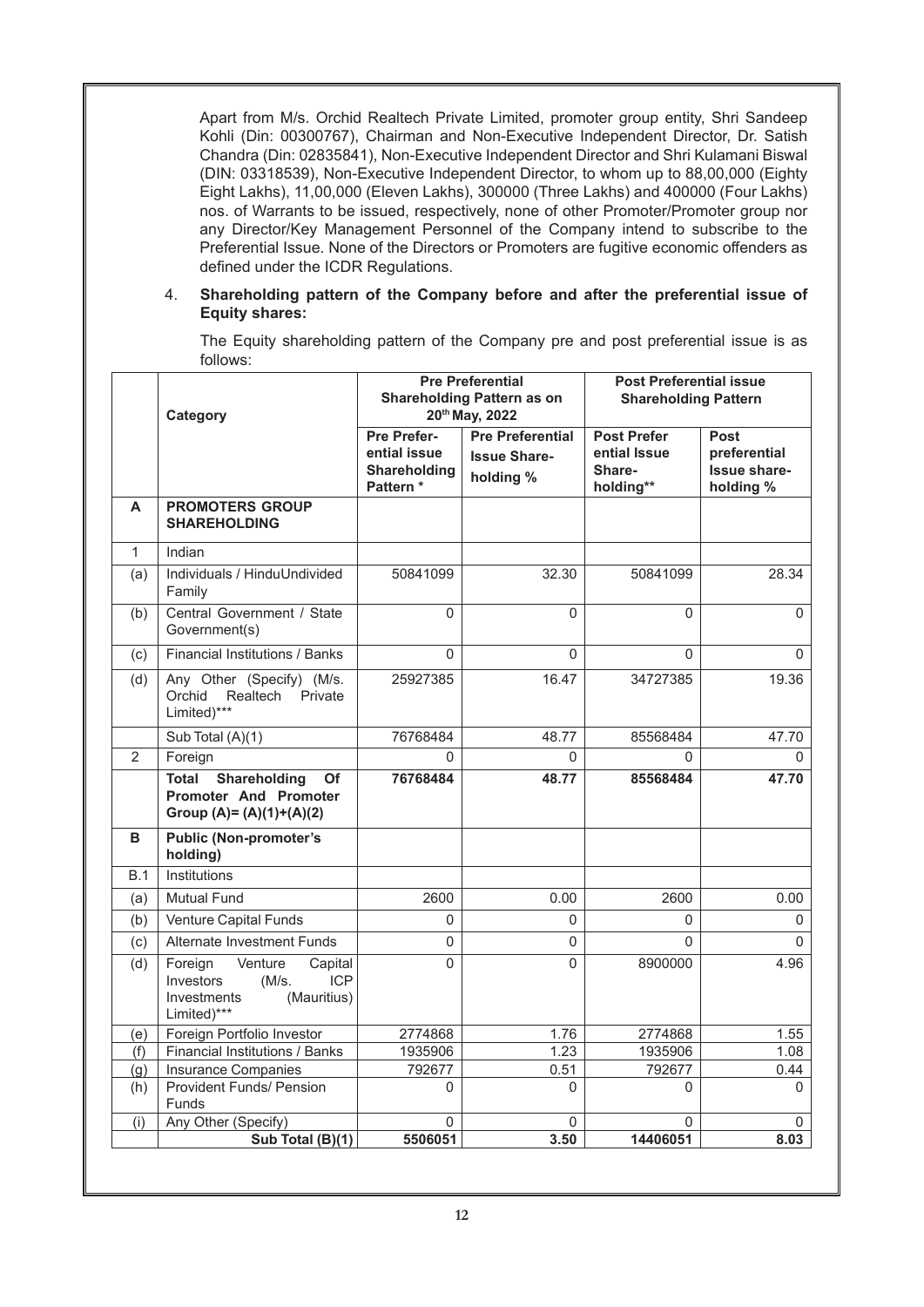|                | Category                                                                                                         |                                                                 | <b>Pre Preferential</b><br><b>Shareholding Pattern as on</b><br>20th May, 2022 | <b>Post Preferential issue</b><br><b>Shareholding Pattern</b> |                                                          |  |
|----------------|------------------------------------------------------------------------------------------------------------------|-----------------------------------------------------------------|--------------------------------------------------------------------------------|---------------------------------------------------------------|----------------------------------------------------------|--|
|                |                                                                                                                  | Pre Prefer-<br>ential issue<br><b>Shareholding</b><br>Pattern * | <b>Pre Preferential</b><br><b>Issue Share-</b><br>holding %                    | <b>Post Prefer</b><br>ential Issue<br>Share-<br>holding**     | Post<br>preferential<br><b>Issue share-</b><br>holding % |  |
| B.2            | Government/ State<br>Central<br>Government(s)/ President of<br>India                                             | 900                                                             | 0.00                                                                           | 900                                                           | 0.00                                                     |  |
| B.3            | Non-Institutions                                                                                                 |                                                                 |                                                                                |                                                               |                                                          |  |
| (a)            | Individuals<br>Individual<br>shareholders<br>i.<br>holding nominal share capital<br>up to Rs. 2 lakhs.           | 21691718                                                        | 13.78                                                                          | 21691718                                                      | 12.09                                                    |  |
|                | Individual<br>shareholders<br>ii.<br>holding nominal share capital<br>in excess of Rs. 2 lakhs.***               | 32132318                                                        | 20.41                                                                          | 36432318                                                      | 20.31                                                    |  |
| (b)            | NBFCs registered with RBI                                                                                        | 10300                                                           | 0.01                                                                           | 10300                                                         | 0.01                                                     |  |
| (c)            | <b>Trust Employee</b>                                                                                            | 0                                                               | 0                                                                              | 0                                                             | 0                                                        |  |
| (d)            | Overseas<br>Depositories<br>(holding<br>(balancing<br>DRs)<br>figure)                                            | $\Omega$                                                        | 0                                                                              | 0                                                             | 0                                                        |  |
| (e)            | Any Other (Specify)                                                                                              |                                                                 |                                                                                |                                                               |                                                          |  |
|                | <b>Hindu Undivided Family</b>                                                                                    | 4410577                                                         | 2.80                                                                           | 4410577                                                       | 2.46                                                     |  |
|                | Non Resident Indians                                                                                             | 941897                                                          | 0.60                                                                           | 941897                                                        | 0.53                                                     |  |
|                | <b>Clearing Member</b>                                                                                           | 109806                                                          | 0.07                                                                           | 109806                                                        | 0.06                                                     |  |
|                | <b>Bodies Corporate</b>                                                                                          | 15015604                                                        | 9.54                                                                           | 15015604                                                      | 8.37                                                     |  |
|                | Sub total (any Other i.e. (e)                                                                                    | 817221                                                          | 0.52                                                                           | 817221                                                        | 0.46                                                     |  |
|                | Sub Total (B)(3)                                                                                                 | 75129441                                                        | 47.73                                                                          | 79429441                                                      | 44.27                                                    |  |
|                | <b>Total Public Shareholding</b><br>$(B)=(B)(1)+(B)(2)+(B)(3)$                                                   | 80636392                                                        | 51.23                                                                          | 93836392                                                      | 52.30                                                    |  |
| C              | Shareholding pattern of the<br>Non Promoter-Non Public<br>shareholder                                            |                                                                 |                                                                                |                                                               |                                                          |  |
| $\mathbf{1}$   | Custodian/DR Holder                                                                                              | 0                                                               | 0                                                                              | 0                                                             | 0                                                        |  |
| $\overline{2}$ | Employee<br>Benefit<br>Trust<br>(under<br><b>SEBI</b><br>(Share<br>based Employee Benefit)<br>Regulations, 2014) | $\Omega$                                                        | $\Omega$                                                                       | $\Omega$                                                      | $\Omega$                                                 |  |
|                | <b>GRAND TOTAL</b><br>(A+B+C) TOTAL EQUITY                                                                       | 157404876                                                       | 100.00                                                                         | 179404876                                                     | 100.00                                                   |  |

The pre- issue shareholding pattern of the Company is as on the 20<sup>th</sup> May, 2022, being the last available BENPOS as on the date of this Notice

Assuming no change in pre- issue shareholding pattern of the Company except conversion of 2,20,00,000 (Two Crores and Twenty Lakhs) nos. of Warrants into equivalent nos. of Equity shares of the Company, proposed to be issued under present Preferential Issue

\*\*\* Orchid Realtech Private Limited (Orchid), a Promoter Group entity and Non-Promoter (Public) viz. ICP Investments (Mauritius) Limited (ICP), Shri Sandeep Kohli (Din: 00300767), Chairman and Non-Executive Independent Director, Dr. Satish Chandra (Din: 02835841), Non-Executive Independent Director, Shri Kulamani Biswal (DIN: 03318539), Non-Executive Independent Director, Smt. Geeta Rajpal, Shri Naveen Bhalla and Smt. Lata Aggarwal, having pre preferential issue holding of 30,000 Equity shares (0.02%), Nil (0.00%), Nil (0.00%), Nil (0.00%), Nil (0.00%), 8430 (0.00%), 20000 (0.01%) and Nil (0.00%), respectively. The post preferential issue holding of Orchid, ICP, Shri Sandeep Kohli, Dr. Satish Chandra, Shri Kulamani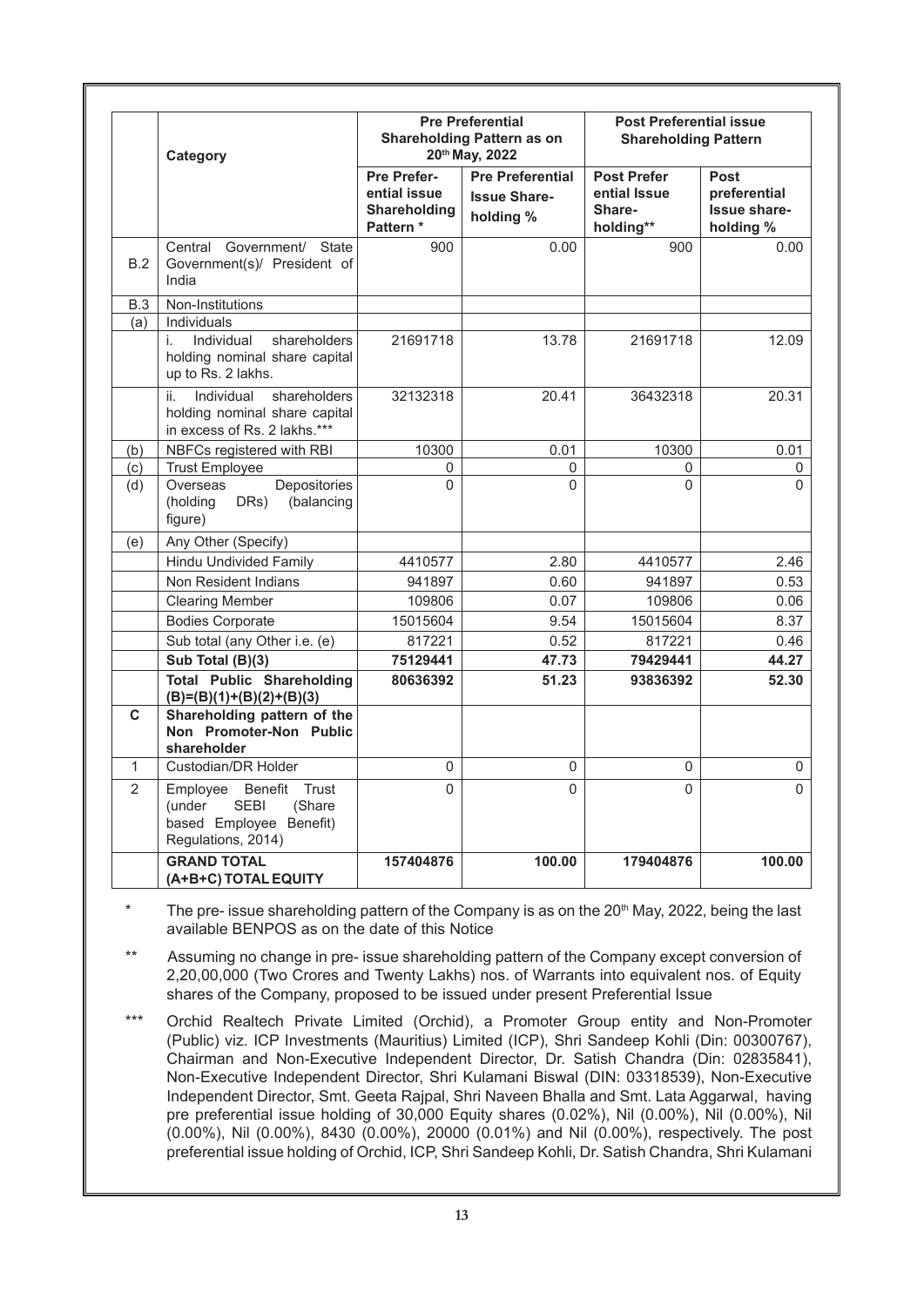Biswal, Smt. Geeta Rajpal, Shri Naveen Bhalla and Smt. Lata Aggarwal, shall be 88,30,000 Equity shares (4.92%), 89,00,000 (4.96%), 11,00,000 (0.61%), 3,00,000 (0.17%), 4,00,000 (0.22%), 10,08,430 (0.56%), 10,20,000 (0.57%) and 5,00,000 (0.28%), respectively assuming conversion of all Warrants into Equity shares of the Company.

# 5. **Proposed time within which preferential issue shall be completed:**

In terms of ICDR Regulations, the Warrants shall be allotted to Investors under the proposed Preferential Issue within a period of 15 days from the date of passing a Special Resolution by the members.

Provided further that where the issue and allotment is pending on account of pendency of any approval by the Stock Exchanges and/or Regulatory Authorities, the issue and allotment shall be completed within the period of 15 days from the date of last such approval or within such further period/s as may be prescribed or allowed by the SEBI, the Stock Exchanges or other concerned authorities.

6. **Particulars of the proposed allottees and the identity of the natural persons who are the ultimate beneficial owners of the Warrants proposed to be allotted and/or who ultimately control the proposed allottees, the percentage of post Preferential issue capital that may be held by them and change in control, if any, in the Issuer consequent to the Preferential Issue and the current and proposed status of the allottee(s) post the Preferential issue:**

| Sr.<br>No.     | Name and<br>Address of<br>the proposed<br>allottee(s)                                                                                                                                              | Category/Status<br>of Investor<br>(Promoter/Non-<br>promoter)<br>Current |                   | Name/PAN of<br>ultimate beneficial<br>owners of proposed<br>allottee(s)                 | Pre-<br>preferential<br>holding $&$ $\left(\frac{9}{6}\right)$<br>(as on date<br>of this Notice<br>i.e. 26 <sup>th</sup> May, | No. of Equity<br>shares pro-<br>posed to be<br>issued under<br>present<br>preferential | Percent-<br>age of<br>post<br>preferen-<br>tial issue<br>capital* |
|----------------|----------------------------------------------------------------------------------------------------------------------------------------------------------------------------------------------------|--------------------------------------------------------------------------|-------------------|-----------------------------------------------------------------------------------------|-------------------------------------------------------------------------------------------------------------------------------|----------------------------------------------------------------------------------------|-------------------------------------------------------------------|
|                |                                                                                                                                                                                                    |                                                                          | Proposed          |                                                                                         | 2022)                                                                                                                         | issue*                                                                                 |                                                                   |
| $\mathbf{1}$   | M/s. Orchid<br><b>Realtech Private</b><br>Limited,<br>Unit No.Half<br>Mezzanine<br>No.2, 15, East<br>of Kailash,<br>Community<br>Centre, Sandhaya<br>Deep Building,<br>New Delhi110065             | Promoter<br>Group                                                        | Promoter<br>Group | Smt. Sheetal Ansal<br>(PAN: ABMPA2357H)<br>and<br>Smt. Kusum Ansal<br>(PAN: AAKPA4065H) | 30,000<br>$(0.02\%)$                                                                                                          | 88,00,000                                                                              | 4.92                                                              |
| $\overline{2}$ | M/s. ICP<br>Investments<br>(Mauritius) Limited,<br>President Suite<br>122,<br>2nd Floor,<br><b>Harbour Front</b><br>Building, President<br>John Kennedy<br>Street, Port Louis,<br><b>Mauritius</b> | <b>NA</b>                                                                | Non-<br>Promoter  | Shri Anoop Sethi<br>(PAN: DEUPS8870H)                                                   | Nil (0.00%)                                                                                                                   | 89,00,000                                                                              | 4.96                                                              |
| 3              | Smt. Geeta Rajpal<br>R/o. A-7, Gulmohar<br>Park, Near Ansal<br>Plaza, Andrewsganj<br>S.O. Andrewsganj,<br>New Delhi-110049                                                                         | Non-<br>Promoter                                                         | Non-<br>Promoter  | AETPR7781N                                                                              | 8430 (0.01%)                                                                                                                  | 10,00,000                                                                              | 0.56                                                              |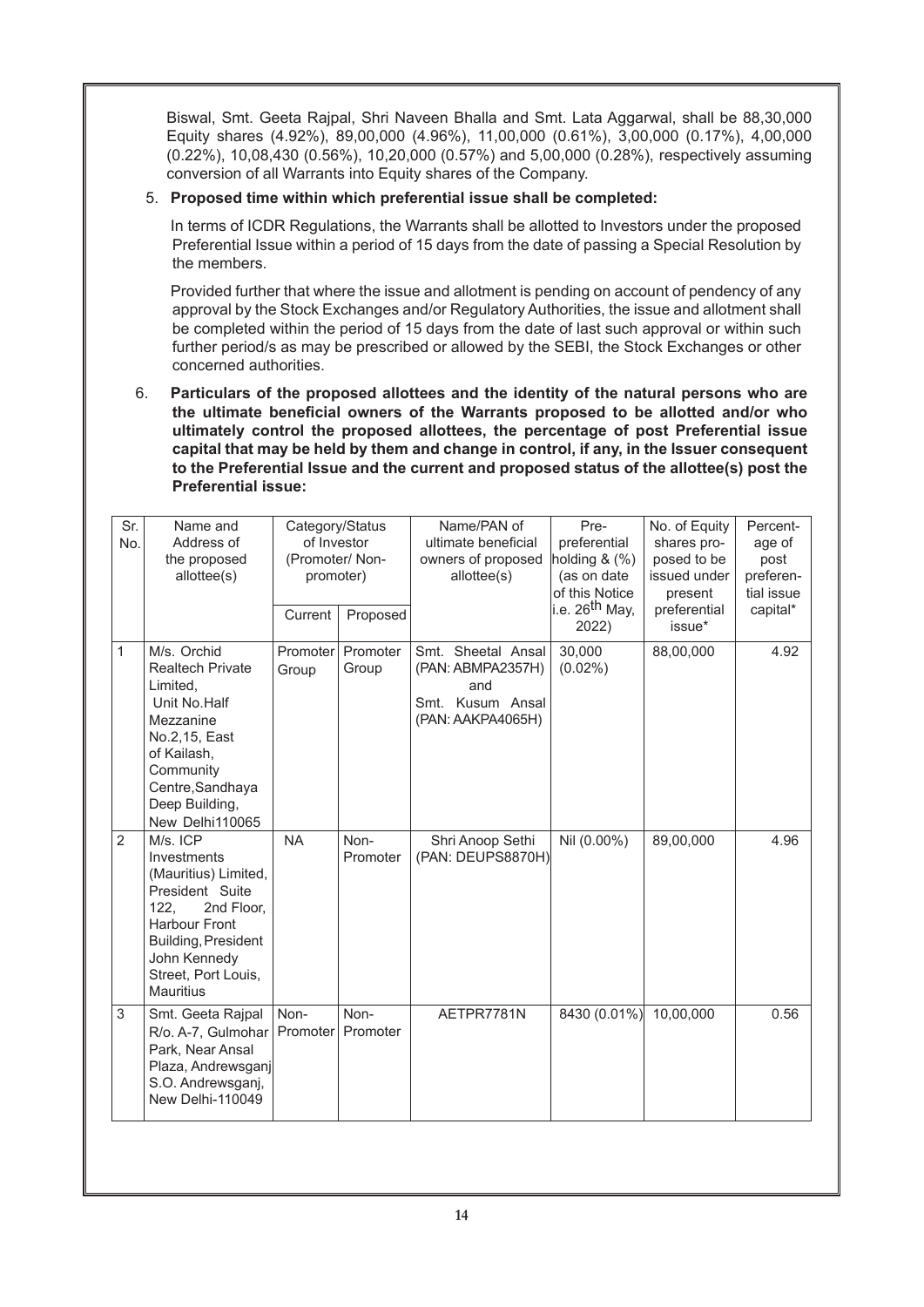| 4              | Shri Naveen Bhalla<br>R/o. A-7,<br>Gulmohar Park,<br>Ansal Plaza, New<br>Delhi-110049                                                                                                                                    | Non-<br>Promoter | Non-<br>Promoter | AMMPB5434B | 20000<br>$(0.01\%)$ | 10,00,000 | 0.57 |
|----------------|--------------------------------------------------------------------------------------------------------------------------------------------------------------------------------------------------------------------------|------------------|------------------|------------|---------------------|-----------|------|
| 5              | Smt. Lata Aggarwal<br>R/o. H No. 18,<br>Ground Floor<br>Sector-21B.<br>Faridabad,<br>Haryana -121001                                                                                                                     | Non-<br>Promoter | Non-<br>Promoter | AEBPA9799M | Nil (0.00%)         | 5,00,000  | 0.28 |
| 6              | Shri Sandeep Kohli<br>(Din: 00300767),<br>Chairman and<br>Non-Executive<br>Independent<br>Director<br>R/o S-137,<br>Panchsheel Park,<br>Malviya Nagar,<br>Delhi-110017                                                   | <b>NA</b>        | Non-<br>Promoter | AHFPK7123E | Nil (0.00%)         | 11,00,000 | 0.61 |
| $\overline{7}$ | Dr. Satish Chandra<br>(Din: 02835841)<br>Non-Executive<br>Independent<br><b>Director</b><br>R/o Flat No. 1501,<br>T-5, Supreme<br>Towers, Sector-99,<br>Noida Gautam<br>Buddha Nagar,<br><b>Uttar Pradesh-</b><br>201304 | <b>NA</b>        | Non-<br>Promoter | AACPC6864E | Nil (0.00%)         | 3,00,000  | 0.17 |
| 8              | Shri Kulamani<br><b>Biswal</b><br>(DIN: 3318539),<br>Non-Executive<br>Independent<br><b>Director</b><br>R/o 157, Madan<br>Lal Block, Asian<br>Games Village,<br>Delhi-110049                                             | <b>NA</b>        | Non-<br>Promoter | ACRPB3527A | Nil (0.00%)         | 4,00,000  | 0.22 |

**\*** Assuming conversion of 2,20,00,000 (Two Crores and Twenty Lakhs) nos. of Warrants, proposed to be issued under present preferential issue, into equivalent nos. of Equity shares of the Company.

As a result of the proposed Preferential Issue of Warrants and upon conversion of the Warrants in to Equity shares, there will be no change in the control or management of the Company. However, voting rights will change in tandem with the shareholding pattern.

# 7. **Re-computation of Exercise Price and its payment:**

Since the Company's Equity shares are frequently traded and have been listed on a recognized Stock Exchanges for more than 90 Trading Days as on the Relevant Date, there is no need for the Company to re-compute the price of the Warrants and the Equity shares to be allotted pursuant to the entitlement attached to Warrants in compliance to Regulation 164(3) of ICDR Regulations. Therefore, the Company is not required to submit the undertakings specified under the Regulations 163(1)(g) & 163(1)(h) of the ICDR Regulations for the purpose of recomputation of price and the amount payable on re-computation of price.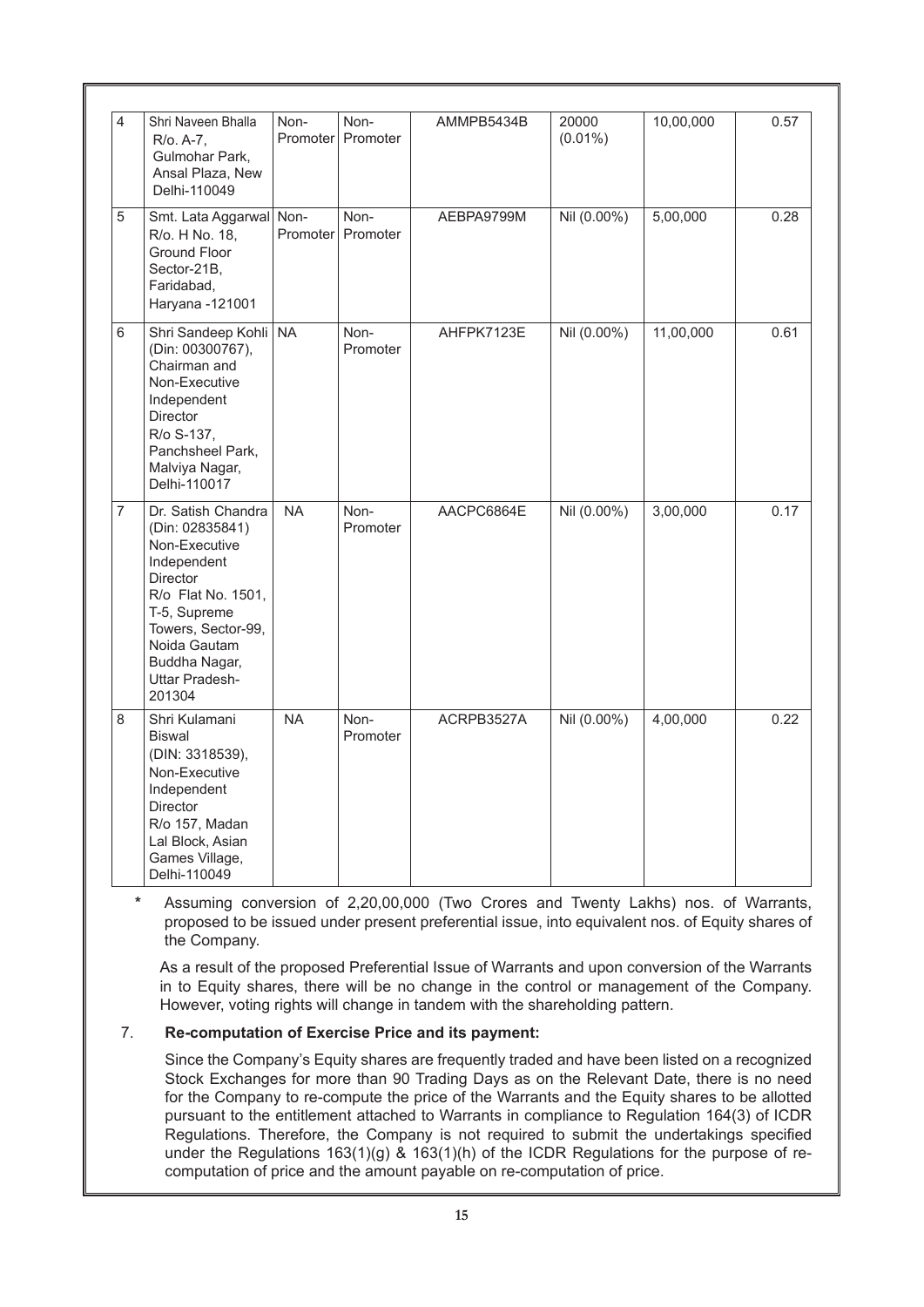# 8. **Disclosure pertaining to willful defaulters/ fraudulent borrower:**

The details pertaining to willful defaulters/ fraudulent borrower are not applicable as none of the Company, its directors or Promoters are categorized as wilful defaulter(s) or a fraudulent borrower by any bank or financial institution or consortium thereof, in accordance with the guidelines issued by Reserve Bank of India for same.

# 9. **Exercise Price:**

The Warrants, convertible into equivalent nos. of Equity shares (i.e. one fully paid up Equity share upon conversion of every one Warrant held) of a face value of Rs.5/- (Rupees Five only) each of the Company ("Warrants") shall be allotted, at an Exercise Price of Rs. 17/- (Rupees Seventeen only) (including a premium of Rs. 12/-) per Equity share, which is higher than the minimum price of Rs. 16.46/- (Rupees Sixteen and Forty Six Paisa only) determined in compliance with Chapter V of the ICDR Regulations.

# 10. **Basis of which price has been arrived and Relevant Date:**

In terms of Regulation 161 of ICDR Regulations, the Relevant Date has been reckoned as the 27<sup>th</sup> May, 2022, for the purpose of determination of the Exercise Price of Warrants and the Equity shares to be allotted upon conversion.

In compliance with LODR Regulation, the minimum issue price per Warrant is higher of the price determined through following methods:

- a) The Equity shares of the Company are listed on both National Stock Exchange of India Limited ("NSE") and BSE Limited ("BSE") and are frequently traded as per provisions of ICDR Regulations. For the purpose of computation of the price, National Stock Exchange of India Limited, the Stock Exchange which has the highest trading volume in respect of the Equity shares of the Company, during the preceding 90 Trading days prior to the Relevant date has been considered. In terms of the provisions of Regulation 164 of the ICDR Regulations, the minimum price at which the Warrants may be issued computes to Rs. 16.46/ - each.
- b) Method of determination of price as per the Articles of Association of the Company Not applicable as the Articles of Association of the Company are silent on the determination of a floor price/ minimum price of the shares issued on Preferential basis.

The Board has approved the Exercise price for the Preferential Issue at Rs. 17/- (Rupees Seventeen only) (including a premium of Rs. 12/-) per Warrant, which is higher than the minimum price of Rs. 16.46/- (Rupees Sixteen and Forty Six Paisa only).

# 11. **Lock in period:**

The Warrants and the Equity shares to be allotted pursuant to the entitlement attached to Warrants shall be subject to lock-in as per the provisions of Chapter V of the ICDR Regulations.

Further, the entire pre-preferential allotment equity shareholding of the Investors, if any, shall be subject to lock-in as per Regulation 167(6) of the ICDR Regulations.

# 12. **Practicing Company Secretary's Certificate:**

The certificate from M/s PI & Associates, (FRN: P2014UP035400), being the Practicing Company Secretary, (Membership no. F11685 and PCS no. 16274) certifying that the Preferential Issue is being made in accordance with the requirements contained in Chapter V of the ICDR Regulations, shall be made available for inspection on the website of the Company at https:// www.ansalapi.com/ up to the 27<sup>th</sup> June, 2022.

# 13. **Other Disclosures:**

- a. The Investors have not sold any Equity shares of the Company in the last 90 trading days preceding the Relevant Date.
- b. The Warrants by itself does not give to the Warrant holder(s) any rights of the members of the Company.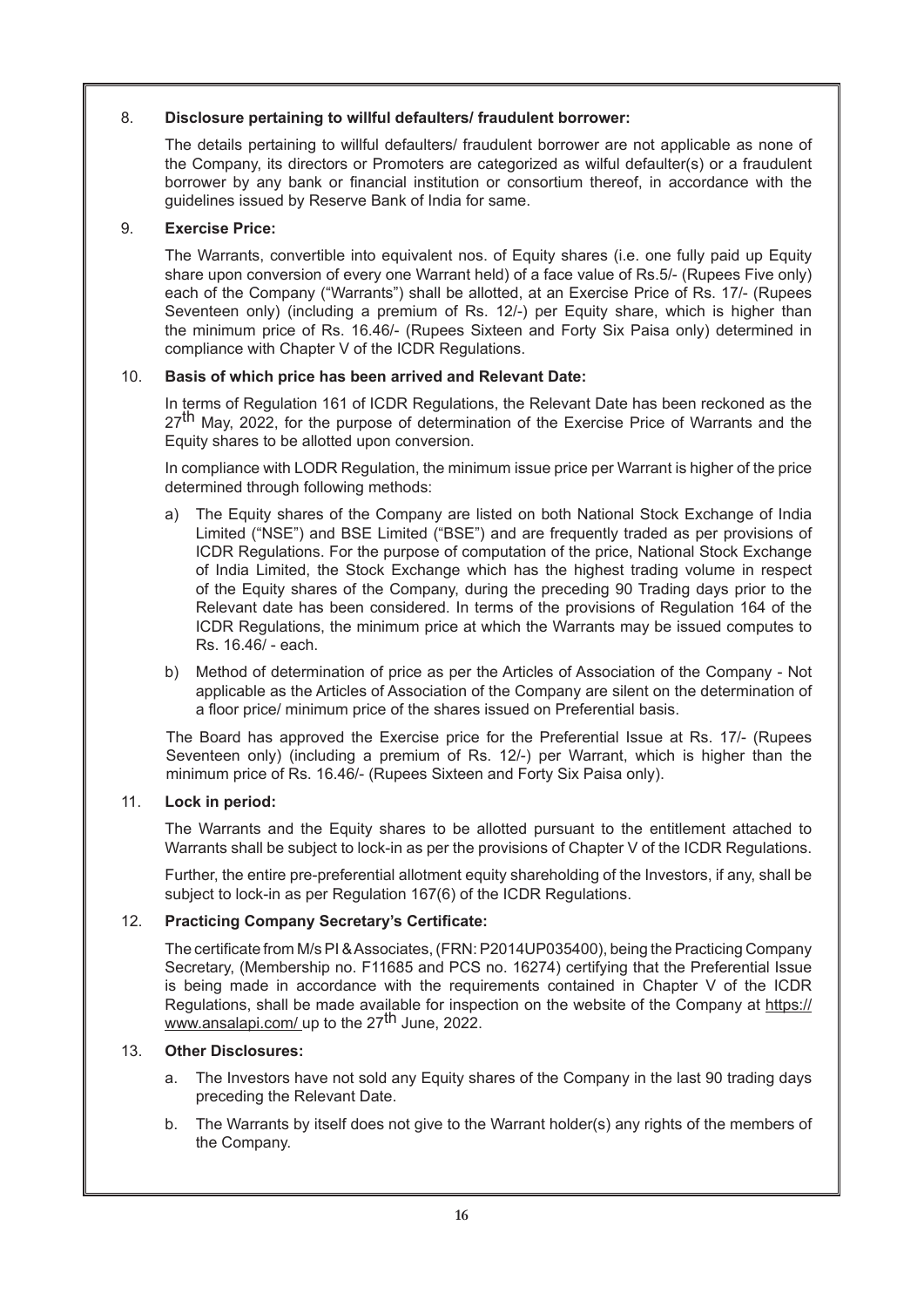- c. The Company is in compliance with the conditions of continuous listing of Equity shares as specified in the listing agreement with the Stock Exchange(s) where the Equity shares of the Company are listed.
- d. This Preferential Issue is in compliance with the Act, Chapter V of the ICDR Regulations and any other rules/regulations/ guideline, if any, prescribed by any other regulatory authorities.

In terms of Section 62(1)(c) read with Section 42 of the Companies Act, 2013 and Rules made thereunder and in accordance with the provisions of the Chapter V of ICDR Regulations, approval of the Members is required for the proposed preferential issue, by way of passing a Special Resolution. Therefore, the Board, recommends the Special Resolution as set out Item No. 1 in the accompanying Notice for your approval.

All documents referred to in the Resolution shall be posted on the website of the Company and will be available for inspection until last date of E-voting of this Postal Ballot i.e. Monday, the 27<sup>th</sup> June, 2022.

Your Directors recommend passing the proposed Resolution as set out in Item No. 1 as a Special Resolution.

Save and except Shri Pranav Ansal (Din: 00017804), Shri Sandeep Kohli (Din: 00300767), Dr. Satish Chandra (Din: 02835841), Shri Kulamani Biswal (DIN: 03318539) and Shri Anoop Sethi (Din: 01061705), none of the other Directors or any Key Managerial Personnel of the Company or their respective relatives are in anyway, concerned or interested, financially or otherwise in the proposed Special Resolution.

# **Item no.2 (Ordinary Resolution)**

The Board of Directors of the Company (Board), on the recommendation and approval of the Nomination and Remuneration Committee at their respective meetings held on the 26th May, 2022 and pursuant to the provisions of Sections 149, 152, 161 read with Schedule IV and all other applicable provisions, if any, of the Companies Act, 2013 (Act), and The Companies (Appointment and Qualification of Directors) Rules, 2014 (including any statutory modifications or re-enactment(s) thereof) and pursuant to all applicable provisions of SEBI (Listing Obligations and Disclosure Requirements) Regulations, 2015, as amended (LODR Regulations), and Articles of Association of the Company, have appointed/ designated Shri Sandeep Kohli (DIN: 00300767), as Non-Executive Independent Director of the Company (not liable to retire by rotation) for a period of 03 (Three) consecutive years commencing from the 26th May, 2022 to the 25th May, 2025, with NIL remuneration and other terms and conditions, as recommended and approved by the Nomination and Remuneration Committee and Board of Directors at their respective meetings held on the 26th May, 2022. He is also be designated as Chairman of the Company while holding the position of Non-Executive Independent Director. The appointment is subject to the approval of the Members, by way of passing an Ordinary Resolution.

Shri Sandeep Kohli (DOB: 04<sup>th</sup> February, 1957) is an MBA from University of Delhi with a vast experience of over 40 years in different industries. He effectively launched several iconic brands in India in the Food and Beverages (F&B) space. He is also responsible for the success of various green field real estate projects and was an advisor to a Real Estate Fund. He is also an Entrepreneur and has mentored numerous startups in F&B and hospitality industry one of which was successfully listed.

Pursuant to Section 161 of the Act read with Article 105 of the Articles of Association of the Company, Shri Sandeep Kohli, being an Additional Director, hold the office up to the date of Annual General Meeting to be held on or before the  $30<sup>th</sup>$  September, 2022. Notice has been received from the member of the Company signifying his intention to propose him as candidate for the office of Director of the Company.

Shri Sandeep Kohli who is highly experienced in diverse fields {such as Management, Finance, Legal and Entrepreneurship etc.} and qualified, has given a declaration to the Board that he meets the criteria of independence as provided under Section 149 (6) of the Act and Listing Regulations and that he is not debarred from holding the office of directors pursuant to any SEBI's Order or any other authority. Moreover, he is also not disqualified to become the director under the Act.

In the opinion of the Board, he fulfills the conditions specified in the Act and the Companies (Appointment and Qualification of Directors) Rules, 2014 and Listing Regulations for appointment as Chairman and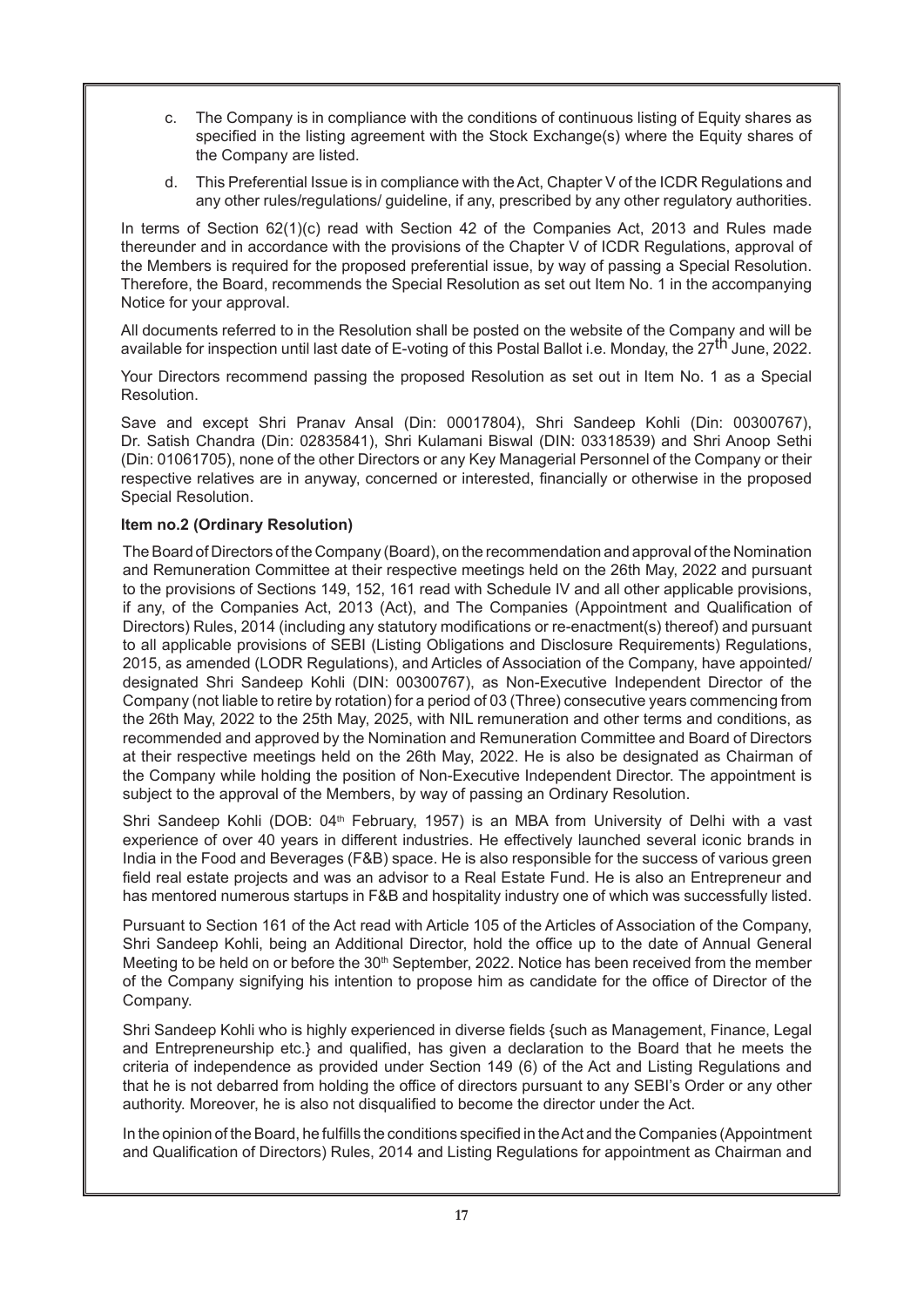Non- Executive Independent Director and he is independent of the Management.

In compliance with the provisions of Section 149 read with Schedule IV of the Act, the appointment of Shri Sandeep Kohli, as Chairman and Non- Executive Independent Director is now being placed before the Members, through this Postal Ballot Notice for approval.

The resume, terms and conditions of appointment of Shri Sandeep Kohli, as a Chairman and Non-Executive Independent Director as well as the Memorandum & Articles of Association of the Company shall be posted on the website of the Company www.ansalapi.com and be available for inspection until last date of E-voting of this Postal Ballot i.e. Monday, the 27<sup>th</sup> June, 2022.

Shri Sandeep Kohli is not holding any directorship/membership of a committee in any other listed company. He does not hold any share of the Company and is not related to any director on the Board of the Company. He has attended one Board Meeting on 26th May, 2022, in which he was appointed as Chairman and Non-Executive Independent Director.

Your Directors recommend passing the proposed Resolution given in item no. 02 as an Ordinary Resolution.

Except Shri Sandeep Kohli, none of the other Directors, Key Managerial Personnel of the Company, and/or their relatives are concerned or interested, financially or otherwise in this proposed Ordinary Resolution.

# **Item no.3 (Ordinary Resolution)**

Shri Anoop Sethi (DIN: 01061705), who pursuant to the provisions of Sections 149, 196, 197 and 203 of the Companies Act, 2013 ("Act") and other applicable provisions, if any, of the Act, and the Companies (Appointment and Qualification of Directors) Rules, 2014 read with Schedule V including any statutory modifications or re-enactment(s) thereof for the time being in force) and SEBI (Listing Obligations & Disclosure Requirements) Regulations, 2015, as amended, ("LODR Regulations") and, provisions of the Articles of Association of the Company, as amended from time to time, was appointed with effect from the 11<sup>th</sup> February, 2022, as Whole Time Director and Chief Executive Officer (CEO) of the Company, for a period of 03 years, (liable to retire by rotation) with NIL remuneration and other terms and conditions, as recommended and approved by the Nomination and Remuneration Committee and Board of Directors at their respective meetings held on the 11th February, 2022, and approved by the members through postal ballot on the 14th March, 2022, is appointed/re-designated as Managing Director and CEO of the Company by the Board of Directors at their meeting held on the 26<sup>th</sup> May 2022 on the recommendation of the Nomination and Remuneration Committee at its meeting held on the 26<sup>th</sup> May 2022, subject to the approval of the members of the Company.

Shri Anoop Sethi (DIN: 01061705), who holds the degree of MBA from Mumbai University (1993) and a Bachelor's Degree in Commerce from St. Xavier's College, Kolkata, is an eminent professional, has over 23 years of investment, securities broking and investment research experience in Asian equities, with a focus on India along with hands-on experience in running a real estate portfolio company as a Director. He was involved in originating and investing, in the Listed and private securities market.

In the opinion of the Board, he fulfills the conditions specified in the Act and the Companies (Appointment and Qualification of Directors) Rules, 2014 and Listing Regulations for appointment/re-designation as Managing Director and CEO of the Company.

In compliance with the provisions of Section 196 read with Schedule V of the Act, approval of the members is required for the appointment/ re-designation of Shri Anoop Sethi, as Managing Director and CEO of the Company, by way of passing an Ordinary Resolution.

Shri Anoop Sethi is not holding any directorship/membership of a committee in any other listed company. He does not hold any shares of the Company and is not related to any other director on the Board of the Company. He has attended two Board meetings viz. 11<sup>th</sup> February, 2022 and 26<sup>th</sup> May 2022.

The resume, terms and conditions of appointment/re-designation of Shri Anoop Sethi, as Managing Director and CEO of the Company as well as the Memorandum & Articles of Association of the